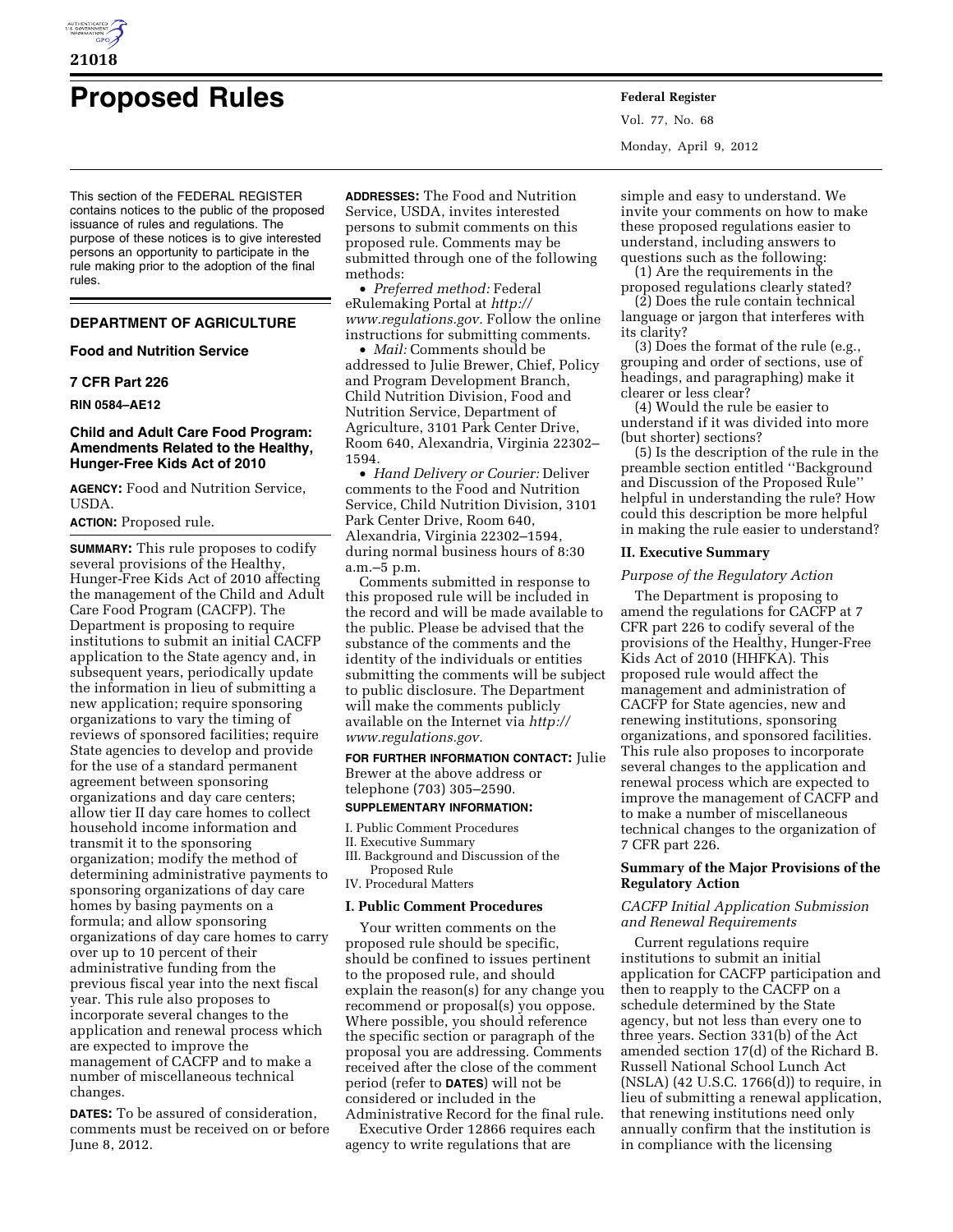requirements of subsection 17(a)(5) of the NSLA (42 U.S.C. 1766(a)(5)) and submit to the State agency any additional necessary information, as specified by the Department.

This proposal would eliminate a renewal application for renewing institutions; however, such institutions would be required to annually certify that they still meet the program requirements for continued participation and to provide an update of the information provided on the initial application if the State agency has not already been notified of the changes. The exception to this is the budget submission for sponsoring organizations, which as in current regulations, must be submitted annually rather than through the certification process.

# *Varied Timing of Reviews Conducted by Sponsoring Organizations*

Section 331(b) of the Act amended section 17(d)(2) of the NSLA (42 U.S.C. 1766(d)(2)) to require that sponsoring organizations vary the timing of unannounced reviews so they are unpredictable to sponsored facilities. We anticipate unannounced reviews will be more effective in detecting CACFP integrity issues. This proposed rule would require sponsoring organizations to ensure that the timing of unannounced reviews is varied in a way that would ensure they are unpredictable to the facility under review.

# *Permanent Agreements Between Sponsoring Organizations and Sponsored Centers*

Section 331(c) of the Act amended section  $17(j)(1)$  of the NSLA (42 U.S.C.  $1766(j)(1)$  to require State agencies to develop and provide for the use of a standard permanent operating agreement between sponsoring organizations of centers and their sponsored centers. This rule proposes to require State agencies to develop standard permanent agreements that sponsors of child care centers, adult day care centers, emergency shelters, at-risk afterschool care centers, or outside school hours care centers will enter into with their unaffiliated sponsored centers.

# *Transmission of Income Information by Sponsored Day Care Homes*

Current regulations require a sponsoring organization, upon the request of a tier II day care home provider, to collect income eligibility applications from households (7 CFR 226.18(b)(12)). Section 333 of the Act amended section  $17(f)(3)(A)(iii)(III)$  of the NSLA (42 U.S.C.  $1766(f)(3)(A)(iii)(III))$  to require sponsoring organizations to allow providers of tier II day care homes to assist in the transmission of household income information with the written consent of the parents or guardians of children in their care. This rule proposes to allow the tier II day care home to assist in collecting income eligibility applications from households and transmitting the applications to the sponsoring organization. The addition would limit the provider's assistance to collecting applications and transmitting them to the sponsoring organization, and prohibits tier II day care home providers from reviewing the applications.

# *Administrative Payment Rates to Sponsoring Organizations for Day Care Homes*

Current regulations found at 7 CFR 226.12(a) require that administrative cost payments to a sponsoring organization of day care homes may not exceed the lesser of: (1) Actual expenditures for the costs of administering the CACFP less income to the CACFP, or (2) the amount of administrative costs approved by the State agency in the sponsoring organization's budget, or (3) the sum of the products obtained by multiplying each month the sponsoring organization's number of participating homes by the current administrative payment rate for day care home sponsors. In addition, current regulations specify that administrative payments to a sponsoring organization may not exceed 30 percent of the total amount of administrative payments and food service payments for day care home operations.

Section 334 of the HHFKA amended section 17(f)(3) of the NSLA (42 U.S.C. 1766(f)(3)) to eliminate the ''lesser of'' cost and budget comparisons for calculating administrative payments to day care home sponsoring organizations. Instead, effective October 1, 2010, administrative reimbursements are determined only by multiplying the number of day care homes under the oversight of each sponsoring organization by the appropriate annually adjusted administrative reimbursement rate(s). This rule proposes to modify the method of determining administrative payments to sponsoring organizations of day care homes by basing payments on the formula specified in Section 17 of the NSLA.

# *Carryover of Family or Group Day Care Home Sponsoring Organization Administrative Payments*

Section 334 of the HHFKA amended section 17(f)(3) of the NSLA (42 U.S.C.  $1766(f)(3)$  to permit day care home sponsors to carry over and obligate a maximum of 10 percent of administrative payments into the succeeding fiscal year. Under this proposal, the Department would require the State agency to ensure that sponsoring organizations of day care homes seeking to carryover administrative funds include, in their annual budget submission for State agency review and approval, estimates of the amount of administrative funds that will be carried over and a description of the proposed purpose(s) for which those funds will be used.

## *Miscellaneous Changes*

This proposal would make a number of changes that complement the requirements of the NSLA as amended by the HHFKA. Chief amongst these changes is a proposed re-organization of § 226.6, *State agency administrative responsibilities.* The re-organization is expected to improve the clarity of the regulations and to provide more uniformity to application and renewal requirements. The proposal moves the existing initial application requirements and the proposed renewal requirements to new §§ 226.6a and 226.6b, respectively.

## Costs and Benefits

While CACFP institutions and State agencies administering CACFP will be affected by this rulemaking, the economic effect will not be significant.

## **III. Background and Discussion of the Proposed Rule**

The Department is proposing to amend the regulations for CACFP at 7 CFR part 226. These changes are intended to implement several of the provisions of the HHFKA affecting the management and administration of CACFP for State agencies, new and renewing institutions, sponsoring organizations, and sponsored facilities.

The Department is proposing to require institutions to submit an initial CACFP application to the State agency and, in subsequent years, periodically update the information in lieu of submitting a new application; require sponsoring organizations to vary the timing of reviews of sponsored facilities; require State agencies to develop and provide for the use of a standard permanent agreement between sponsoring organizations and day care centers; allow tier II day care homes to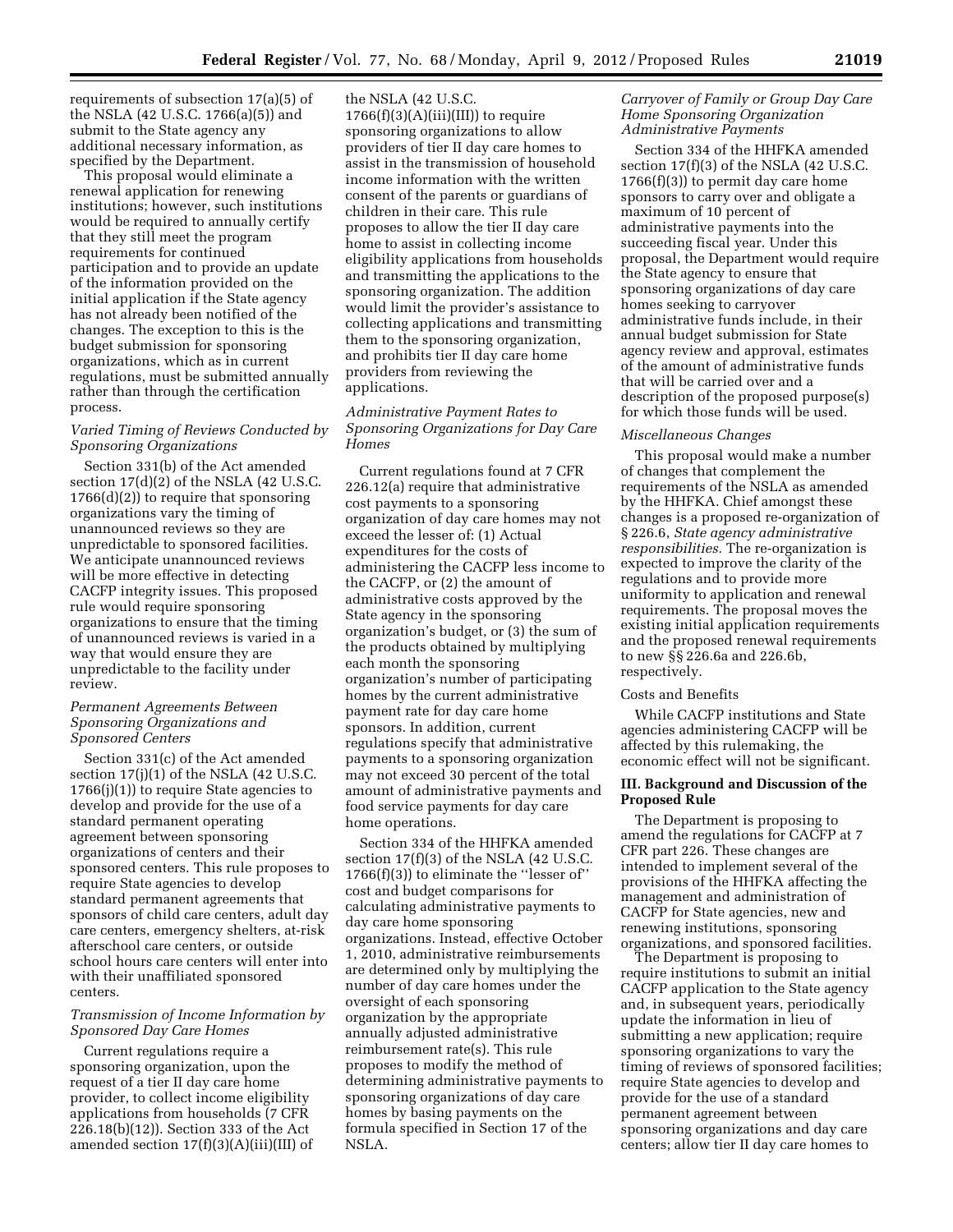collect household income information and transmit it to the sponsoring organization; modify the method of determining administrative payments to sponsoring organizations of day care homes by basing payments on a formula; and, allow sponsoring organizations of day care homes to carry over up to 10 percent of their administrative funding from the previous fiscal year into the next fiscal year. This rule also proposes to incorporate several changes to the application and renewal process which are expected to improve the management of CACFP and to make a number of miscellaneous technical changes. The proposed amendments are discussed in more detail below.

# *CACFP Initial Application Submission and Renewal Requirements*

Current regulations require institutions to submit an initial application for CACFP participation then reapply to the Program on a schedule determined by the State agency, but not less than every one to three years. As a result, the State agency must periodically re-determine if an institution is eligible to participate in the CACFP based on a renewal application process. Most of the requirements for the initial application process are currently found at §§ 226.6(b)(1) and 226.6(f) and most of the requirements for the renewal application process are found at §§ 226.6(b)(2) and 226.6(f).

Section 331(b) of the HHFKA amends section 17(d) of the NSLA (42 U.S.C. 1766(d)) to require, in lieu of submitting a renewal application, that renewing institutions need only annually confirm that the institution is in compliance with the licensing requirements of subsection 17(a)(5) of the NSLA (42 U.S.C. 1766(a)(5)) and submit to the State agency any additional necessary information, as specified by the Department. State agencies were advised of these requirements in a memorandum issued April 8, 2011, *Child Nutrition Reauthorization 2010: Child and Adult Care Food Program Applications* (CACFP 19–2011).

This provision enables the Department to determine the new renewal process and the information that annually must be submitted to the State agency. Reflecting the intent of the HHFKA, this provision to eliminate the renewal application, this proposal would require participating institutions to annually certify that they still meet the CACFP requirements for continued participation and to provide an update of the information provided on the initial application, if the State agency

has not already been notified of the changes. Thus, even though management plans would be annually certified, the plans must be updated as necessary to ensure they provide a current reflection of CACFP operations. The exception to this is the budget submission for sponsoring organizations, which must still be submitted annually rather than through the certification process. These changes are expected to reduce current application process burden, because renewing institutions will no longer need to submit documentation demonstrating they meet CACFP requirements, but simply provide certification that they are still in compliance instead.

This proposed rule outlines the complete list of information that institutions would need to certify as unchanged or indicate that it has already updated with the State agency. All institutions would be required to annually certify that they are not on the National disqualified list; they are not ineligible for other publicly funded programs; the institution's principals have not been convicted of a crime in the past seven years indicating a lack of business integrity; they are still compliant with performance standards; and, they are licensed or approved or, if a sponsoring organization, that all of their facilities are licensed or otherwise approved. Sponsoring organizations would continue to submit an annual budget and would also certify that: their management plan is up-to-date; their outside employment policy is current; and their training has been provided for all facilities. In addition this rule proposes to require renewing institutions to certify that they have no unreported less-than-arms-length transactions or other potential conflicts of interest have occurred in the past year and that any anticipated less-thanarms-length transactions or other potential conflicts of interest in the upcoming year have been disclosed to the State agency—both of which would be new requirements. If the institution cannot certify that all of this required information is unchanged or has already been updated, the institution would be required to submit any information necessary to notify the State agency of the change at that time.

As noted above, two changes to the application and renewal process are being added to this proposed rule in order to improve CACFP management. In accordance with the Food and Nutrition Service (FNS) Instruction 796–2 *Financial Management—Child and Adult Care Food Program,*  sponsoring organizations must disclose

less-than-arms-length transactions and potential conflicts of interest. Nevertheless, the Department has found that this existing requirement has not adequately addressed the continued problems associated with these types of transactions. The Department's monitoring activities continue to find a number of sponsoring organizations that have not properly disclosed less-thanarms-length transactions and potential conflicts of interest, and that have not received the required prior approval from their State agencies. As a result, in many cases, CACFP funds have been used improperly, resulting in large overclaims against sponsoring organizations.

To better address this issue, this rule proposes to specifically require the disclosure of anticipated less-than-armslength transactions and potential conflicts of interest in both the initial application submitted by a new sponsoring organization and, for renewing sponsors, in the annual information submission process. Accordingly, §§ 226.2, new 226.6a and 226.6b would incorporate this addition.

The second addition would require that institutions provide State agencies with the full legal names and any other names previously used, for all principals in the initial application and whenever the institution adds new principals. This change would also require a sponsoring organization to provide the full legal names, and any other names previously used, for all day care home providers and by the principals of its sponsored centers. The proposal adds this change to the regulations in every instance where institutions were previously required to report the full names of their principals, and the principals of their sponsored facilities, to the State agency. Thus, the proposed language would require ''full legal names and any other names previously used'' where it currently requires ''full names.'' This will ensure better identification of any individuals who may be later placed on the National disqualified list. Accordingly, §§ 226.2, 226.6a and 226.6b would incorporate this addition.

Another provision necessitated by these changes to the application process is the addition of a serious deficiency dealing with institutions that fail to submit acceptable or complete renewal information. The amendments made to NSLA by the HHFKA significantly modifying the current renewal application process means that renewing institutions would continue to be considered ''participating institutions.'' Under § 226.6(c)(2) of this proposal, an institution's failure to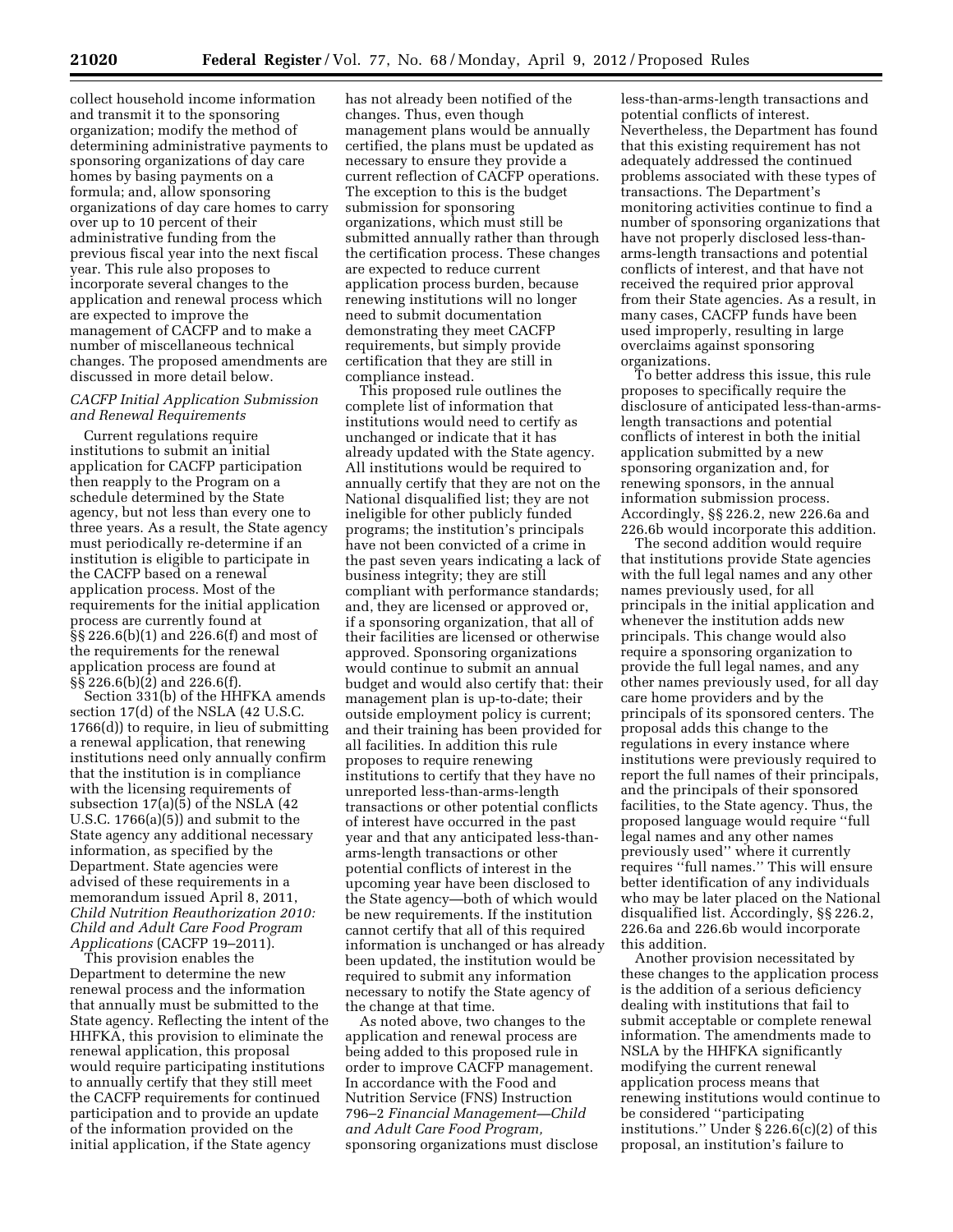properly submit renewal information would be considered a serious deficiency and the State agency would be required to follow the normal serious deficiency process for participating institutions. The corrective action in this case would be for the institution to submit the proper or corrected renewal information to the State agency in accordance with established procedures. As is true under the current renewal application process, State agencies would continue to have discretion in declaring renewing institutions seriously deficient, based on the type and magnitude of the missing information and the institution's willingness to quickly submit any missing information.

While reviewing the current regulations relating to application requirements, it became evident that the application and reapplication requirements for institutions are found in various places throughout 7 CFR part 226. To clearly articulate the new renewal process and distinguish it from the initial application process, the Department undertook a re-organization of the application and renewal requirements throughout 7 CFR part 226. Because the Department has received complaints about the length of § 226.6, the section in which the current application and reapplication requirements are found, the proposal moves the existing initial application requirements and the proposed renewal requirements to new §§ 226.6a and 226.6b, respectively. New § 226.6a is proposed to be titled ''*State agency application requirements for new institutions''* and § 226.6b is proposed to be titled ''*State agency annual information submission requirements for renewing institutions.''* This means that though §§ 226.6a and 226.6b do not look identical to current §§ 226.6(b)(1) and (b)(2), respectively, no requirements have been changed except for those outlined in this preamble.

With this new re-organization, the proposal would move the application or renewal requirements from the other sections in which they are currently located (namely §§ 226.6(b), 226.6(f), 226.16(b) and 226.17a(e)) to the relevant new sections. All application requirements contained in these sections would be deleted and, where necessary, would instead contain only cross references to §§ 226.6a and 226.6b. To assist the reader, distribution and derivation tables are posted on *[www.regs.gov](http://www.regs.gov)* and accompany this proposed rule. The distribution table identifies each existing section and where it would appear in the proposed amendatory language. The derivation

table identifies each proposed new section and where it appears in the existing regulations.

Two additional proposed changes are included to provide a more uniform application process for day care homes and other facilities. Proposed §§ 226.6a(c)(5) and § 226.6b(d)(3) would require the State agency to collect from each sponsoring organization a list of all applicant day care homes, child care centers, outside-school-hours-care centers, at-risk afterschool care centers, and adult day care centers. Previously, this requirement appeared only in § 226.17a, although it is standard operating practice. Proposed § 226.6a(c)(9) would include requirements for facility applications for new institutions, these requirements are not new requirements but are proposed to be codified so that all application requirements are available in one place. Currently, facility application requirements are found at § 226.16(b). Additionally, CACFP 01–2008, *Facility Applications and Agreements in the Child and Adult Care Food Program (CACFP),* published November 15, 2007 discusses CACFP application requirements. These two proposed changes seek to provide a more uniform application process.

Finally, this rule proposes a change outside of the CACFP application process. In the proposed re-organization of § 226.6, paragraph (f)(4) restates existing regulations found at § 226.6(f)(1)(viii) that require State agencies to obtain from the State agency that administers the NSLP, a list of ''elementary'' schools in the State in which at least one-half of the children enrolled are certified to receive free or reduced-price meals. The State agency must provide the list of ''elementary'' schools to sponsoring organizations of day care homes. However, section 121 of the HHFKA amended section  $17(f)(3)(A)(ii)(I)(bb)$  of the NSLA, to remove the word ''elementary'' from the definition of tier I day care homes. Since the proposed re-organization at § 226.6(f)(4) includes this provision, the Department is proposing to remove the term ''elementary'' from the regulatory text. The Department intends to issue a final rule that will make this change permanent in the near future.

We encourage commenters to limit their comments to the new changes proposed in this rule and to the proposed re-organization of §§ 226.6, 226.6a, and 226.6b. We are interested in whether the re-organization improves the clarity of the regulations.

# *Varied Timing of Reviews Conducted by Sponsoring Organizations*

Current regulations require sponsoring organizations to conduct three reviews per year per sponsored facility, two of which must be unannounced. One of the unannounced reviews must include observation of a meal service. No more than six months may elapse between reviews (7 CFR 226.16(d)(4)(iii)).

Unannounced reviews are an effective tool in ensuring CACFP integrity. An unannounced review gives sponsoring organizations the opportunity to document how the facility operates on any given day and to offer technical assistance. In addition, unannounced reviews offer a first-hand opportunity to detect and identify areas of mismanagement (such as inaccurate meal counts, problems with recordkeeping, and menu and enrollment discrepancies) and allow sponsoring organizations to initiate immediate corrective action, up to and including declaring a facility seriously deficient.

However, unannounced reviews that follow a consistent pattern are predictable and, therefore, undermine the intent of the CACFP's unannounced review requirements. Examples of consistent patterns are unannounced reviews that always occur during the third week of January, the third week of May, and the third week of September; reviews that never occur during the first week of the month when claims are being processed; meal service observations that always occur during the lunch meal service or never occur on weekends or evenings. Such patterns hinder the sponsoring organization's ability to uncover management deficiencies and CACFP abuse by enabling facilities to predict when the sponsor review will occur.

Section 331(b) of the HHFKA amended section 17(d)(2) of the NSLA (42 U.S.C. 1766(d)(2)) to require that sponsoring organizations vary the timing of unannounced reviews so they are unpredictable to sponsored facilities. The expectation is that unannounced reviews would be more effective in detecting CACFP integrity issues. State agencies were advised of this requirement in a memorandum issued April 7, 2011, *Child Nutrition Reauthorization 2010: Varied Timing of Unannounced Reviews in the Child and Adult Care Food Program* (CACFP 16– 2011).

The Department appreciates that it may be difficult for a sponsoring organization to create separate review schedules for each facility. However, as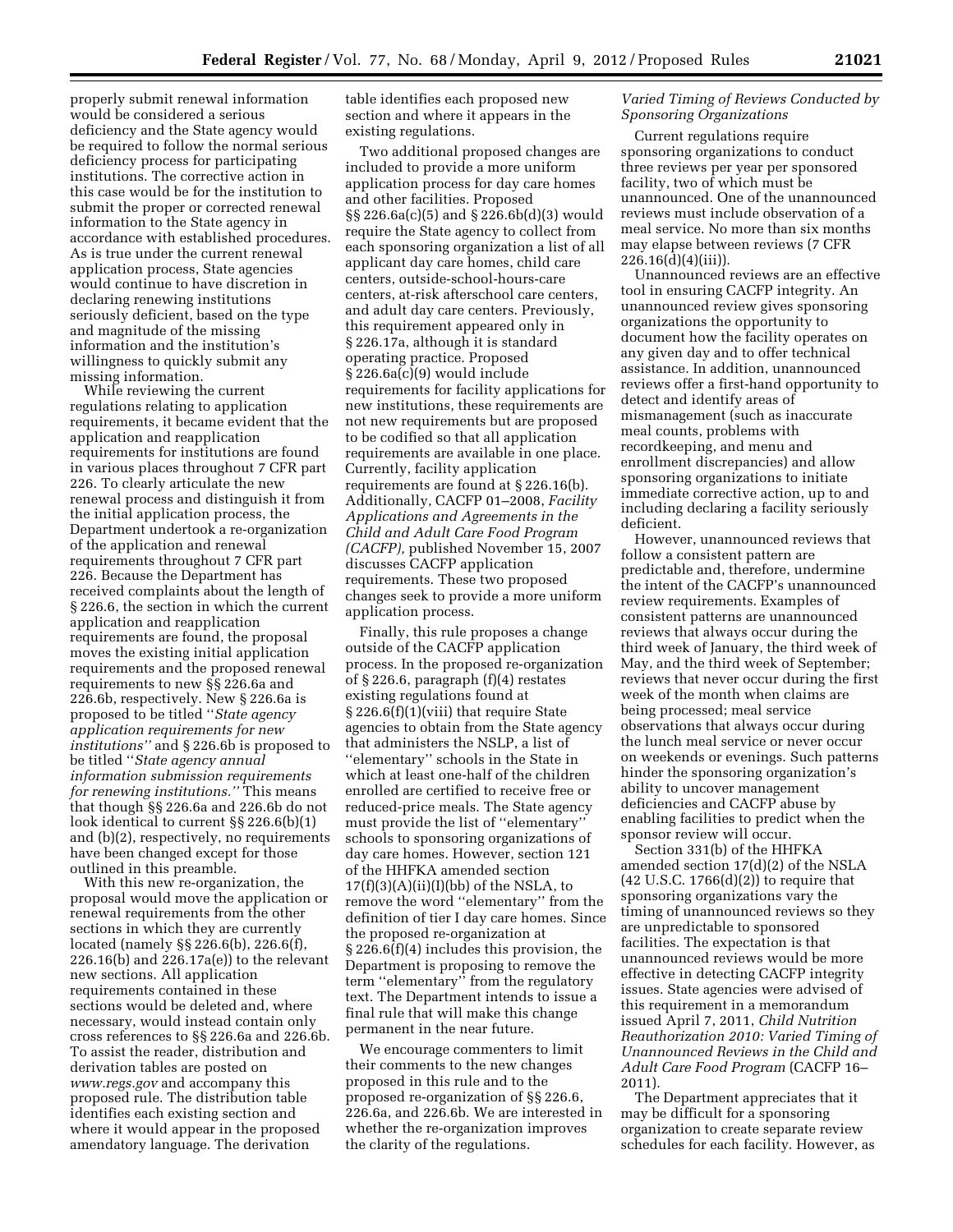required by the HHFKA amendments, sponsoring organizations can and should vary the scheduling of reviews within each month and each year and frequently change the intervals between reviews (e.g., 90, 105, 120, 135 days between reviews of facilities). Similarly, sponsoring organizations should alternate reviews of the breakfast, lunch, and supper meal service in facilities being reviewed.

To effect these changes, the proposal would revise § 226.16, *Sponsoring organization provisions,* by expanding the requirements relating to the frequency and type of required facility reviews in paragraph (d)(4)(iii) of that section. The additions would require sponsoring organizations to ensure that the timing of unannounced reviews is varied in a way that would ensure they are unpredictable to the facility. The proposed language also makes it clear that always reviewing the same meal service would be considered predictable and would be inconsistent with the CACFP requirements.

In addition, § 226.6, *State agency administrative responsibilities,* would be amended at paragraph (m)(3) of that section to expand the scope of the State agency review of sponsoring organizations' monitoring of facilities. Under the proposal, State agencies would be required to assess whether the timing of the sponsoring organization's facility reviews are varied and unpredictable, as required by § 226.16(d)(4)(iii). This addition ensures that State agencies, as part of their reviews of sponsoring organizations, would evaluate the timing and pattern of the facility reviews conducted by the sponsor to ensure that they are not predictable, and are in compliance with this requirement. As is currently the case, a sponsor's failure to comply with all of the requirements of § 226.16(d) could lead to a determination of a serious deficiency.

# *Permanent Agreements Between Sponsoring Organizations and Sponsored Centers*

Current regulations require State agencies to develop and provide for the use of permanent agreements between sponsoring organizations and day care homes, but do not require such agreements for sponsoring organizations of centers and their sponsored centers.

Section 331(c) of the HHFKA amended section 17(j)(1) of the NSLA  $(42 \text{ U.S.C. } 1766(j)(1))$  to require State agencies to develop and provide for the use of permanent operating agreements between sponsoring organizations of centers and their sponsored centers and day care homes. To effect these changes,

§ 226.2, *Definitions,* would be amended by adding a definition of sponsored center. The definition would distinguish between affiliated and unaffiliated centers. Differentiating between affiliated and unaffiliated centers is necessary because only unaffiliated centers would be required to have an agreement with their sponsoring organization.

Unlike affiliated sponsored day care centers, unaffiliated sponsored day care centers are legally distinct from their sponsoring organization. For this reason, an agreement between the sponsoring organization and unaffiliated sponsored centers is essential to a clear understanding of responsibilities for participation in the CACFP. Because affiliated centers are not legally distinct from their sponsoring organization, the Department deems a requirement for an agreement unnecessary for affiliated centers. However, sponsoring organizations may, at their discretion, require an agreement with their affiliated centers.

Section 226.6, *State agency administrative responsibilities,* is proposed to be amended to include the requirement for State agencies to develop and provide for the use of a standard agreement between sponsoring organizations and unaffiliated child care centers. It also allows State agencies to approve an agreement developed by the sponsoring organization.

Section 226.16, *Sponsoring organization provisions,* is proposed to be amended to include the requirement for sponsors of child care centers, adult day care centers, emergency shelters, atrisk afterschool care centers, or outside school hours care centers to enter into a permanent agreement with their unaffiliated sponsored centers. At a minimum, the agreement would embody the requirements and the rights and responsibilities of both parties as currently set forth in § 226.17, *Child care center provisions,* § 226.17a, *At-risk afterschool care center provisions,*  § 226.19, *Outside-school-hours care center provisions* and § 226.19a, *Adult day care center provisions,* as applicable. Corresponding changes were also made to update and align the requirements and responsibilities set forth in §§ 226.17, 226.17a, 226.19, and 226.19a. These include: (a) Requiring centers to permit visits by sponsoring organizations or State agencies to the center to review meal service and records and inform sponsoring organizations about changes in licensing status; (b) requiring sponsored child care centers to promptly inform the sponsoring organization about any change in its licensing or approval

status; (c) establishing the right of centers to receive in a timely manner reimbursement from the sponsoring organizations for meals served; (d) requiring child care centers to meet any State agency approved time limit for submission of meal records; and (e) requiring sponsored child care centers to distribute to parents a copy of the sponsoring organization's notice to parents if directed to do so by the sponsoring organization.

# *Transmission of Income Information by Sponsored Day Care Homes*

Current regulations require sponsoring organizations, upon the request of a tier II day care home provider, to collect income eligibility applications from households (7 CFR § 226.18(b)(12)). To eliminate any concerns households may have about sharing their income information with their provider, the current regulations prohibit providers from collecting the applications directly from households.

Section 333 of the HHFKA amended section 17(f)(3)(A)(iii)(III) of the NSLA  $(42 \text{ U.S.C. } 1766 \text{ (f)} \text{)(3)} \text{ (A)} \text{ (iii)} \text{ (III)})$  to require sponsoring organizations to allow providers of tier II day care homes to assist in the transmission of household income information with the written consent of the parents or guardians of children in their care. State agencies were advised of this requirement in a memorandum issued April 7, 2011, *Child Nutrition Reauthorization 2010: Transmission of Household Income Information by Tier II Family Day Care Homes in the Child and Adult Care Food Program* (CACFP 17–2011).

To effect these changes, the Department proposes to amend § 226.18, *Day care home provisions,* by revising paragraph (b)(12) of that section to allow the tier II day care home to assist in collecting completed income eligibility applications from households and transmitting the applications to the sponsoring organization. As proposed, the addition would limit the provider's assistance to collecting applications and transmitting them to the sponsoring organization, and would prohibit tier II day care home providers from reviewing the completed applications.

In addition, § 226.23, *Free and reduced-price meals,* paragraph (e)(2) is proposed to be amended to specify the steps a tier II day care home must take when assisting in the collection and transmission of applications. Sponsoring organizations would be required to explain in the letter to the household, that the household can return the application to either the sponsoring organization or the day care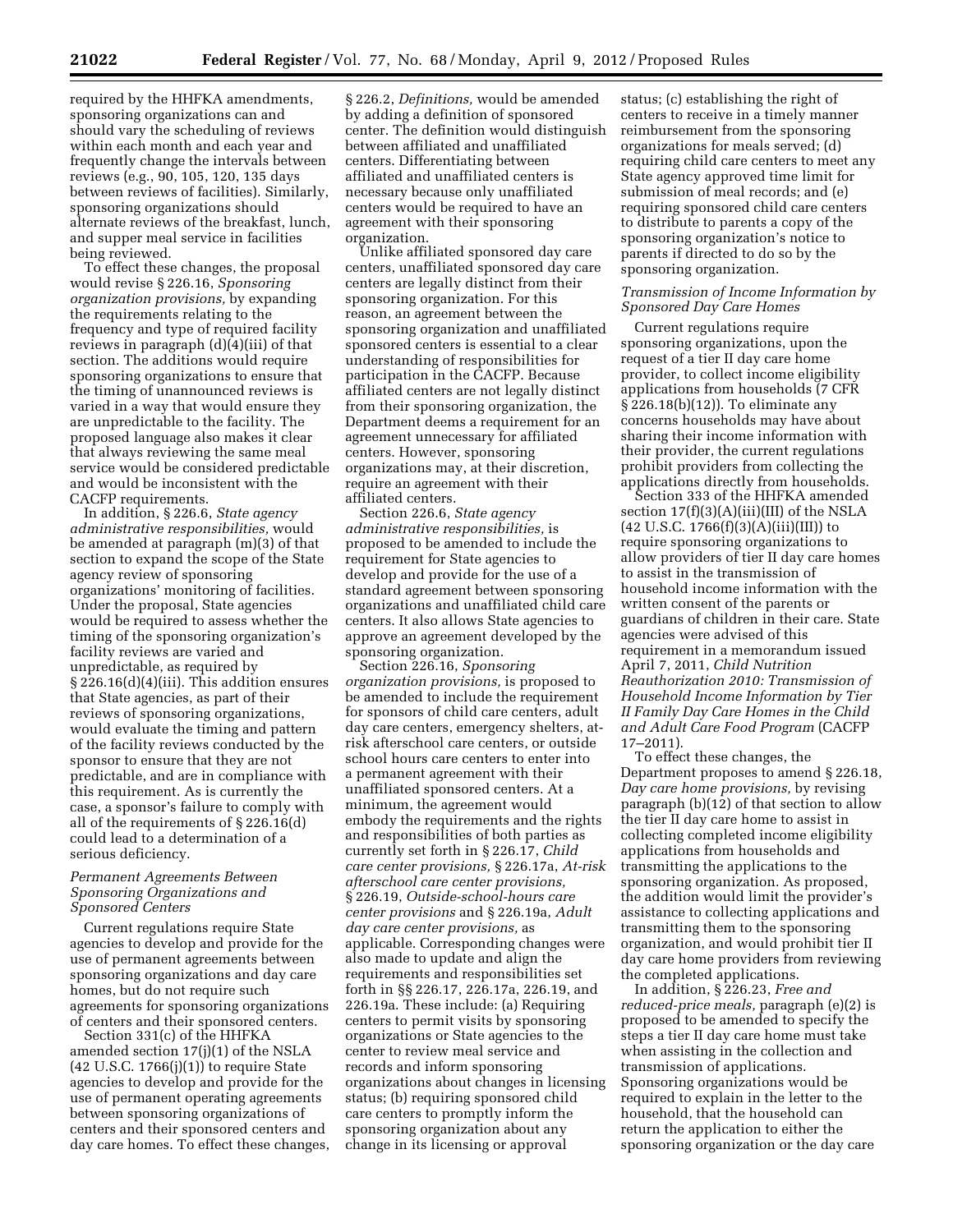home provider. Under the proposal, the household would give written consent for the provider to collect and transmit the household's application to the sponsoring organization by signing the letter sent by the sponsoring organization and returning it, along with the application, to the tier II day care home. To ensure that tier II day care home providers would not be able to view the applications, the Department suggests that the sponsoring organization's letter to the household encourage households to place their applications in a sealed envelope prior to giving it to their provider.

# *Administrative Payment Rates to Sponsoring Organizations for Day Care Homes*

Current regulations found at 7 CFR 226.12(a) require that administrative cost payments to a sponsoring organization of day care homes may not exceed the lesser of: (1) Actual expenditures for the costs of administering the CACFP less income to the CACFP, or (2) the amount of administrative costs approved by the State agency in the sponsoring organization's budget, or (3) the sum of the products obtained by multiplying each month the sponsoring organization's number of participating homes by the current administrative payment rate for day care home sponsors. In addition, current regulations specify that administrative payments to a sponsoring organization may not exceed 30 percent of the total amount of administrative payments and food service payments for day care home operations.

Section 334 of the HHFKA amended section 17(f)(3) of the NSLA (42 U.S.C. 1766(f)(3)) to eliminate the ''lesser of'' cost and budget comparisons for calculating administrative payments to day care home sponsoring organizations. Instead, effective October 1, 2010, administrative reimbursements are determined only by multiplying the number of day care homes under the oversight of each sponsoring organization by the appropriate annually adjusted administrative reimbursement rate(s). As a result of this change, the expenditures for cost, the amount of costs approved in the administrative budget, or the 30 percent restriction no longer apply.

State agencies were advised of this change in a memorandum issued December 22, 2010, *Child Nutrition Reauthorization 2010: Administrative Payments to Family Day Care Home Sponsoring Organizations* (CACFP 06– 2011). While this new provision will help streamline administrative

payments to day care home sponsoring organizations and reduce reporting requirements, State agencies and sponsoring organizations are reminded that sponsoring organizations must continue to submit annual budgets that must be approved by the State agency. Further, sponsoring organizations remain responsible for correctly accounting for costs and for maintaining records and sufficient supporting documentation to demonstrate that costs charged to the Program: have actually been incurred; are allowable and allocable to the Program; and comply with applicable Program regulations and policies. State agencies must continue to recover reimbursements received for unallowable costs.

To effect this provision, paragraph (a) of § 226.12, *Administrative payments to sponsoring organizations for day care homes,* would be proposed to be revised to reflect the new formula. The proposal would also make technical changes to the administrative payment rates formula to reflect annual adjustments. These changes are intended only to clarify the base administrative payment rates without making any substantive changes to the adjustment process. In accordance with NSLA, the base reimbursement rates, which were published in the **Federal Register** on January 26, 1982 at 47 FR 3539, are the sum of the products obtained by multiplying each month the sponsoring organization's: Initial 50 day care homes by 42 dollars; Next 150 day care homes by 32 dollars; Next 800 day care homes by 25 dollars; and Additional day care homes by 22 dollars. The administrative payment rates will continue to be adjusted annually to reflect changes in the series for all items of the Consumer Price Index for All Urban Consumers, published by the Department of Labor.

# *Carryover of Family or Group Day Care Home Sponsoring Organization Administrative Payments*

Section 334 of the HHFKA amends section 17(f)(3) of the NSLA (42 U.S.C. 1766(f)(3)) to permit day care home sponsors to carry over a maximum of 10 percent of administrative payments into the succeeding fiscal year. In accordance with the HHFKA, the 10 percent maximum on the amount of administrative funds that may be carried over must be based on the administrative payments received by the day care home sponsoring organization for the fiscal year. Administrative funds remaining at the end of the fiscal year that exceed 10 percent of that fiscal year's administrative payments must be returned to the State agency. If any remaining carryover funds are not

obligated or expended by the sponsoring organization in the succeeding fiscal year, the sponsor is required to return the remaining funds to the State agency.

State agencies were advised of this new authority in a memorandum issued April 8, 2011, *Child Nutrition Reauthorization 2010: Carry Over of Unused Child and Adult Care Food Program Administrative Payments*  (CACFP 18–2011). In that memorandum, State agencies were reminded that day care home sponsoring organizations continue to remain responsible for annual budget submissions, budget amendments, correctly accounting for costs, and maintaining records and sufficient supporting documentation to demonstrate that costs charged to the CACFP have actually been incurred, are allowable and allocable, and comply with all applicable CACFP regulations and policies.

Under this proposal, § 226.6b(c) proposes to require the State agency to ensure that sponsoring organizations of day care homes seeking to carryover administrative funds include, in their annual budget submission for State agency review and approval, estimates of the amount of administrative funds that will be carried over and a description of the proposed purpose(s) for which those funds will be used. Because the final administrative claims will often not be known when the annual budget is submitted to the State agency, the sponsor should use its best estimate of the carryover amount when preparing the annual budget. Thus, when the budget is being prepared and submitted, the carryover estimate would be based on a comparison of the administrative payments the sponsoring organization expects to receive under the homes-times-rates formula with the amount of anticipated allowable administrative costs incurred in the current fiscal year.

Much of the current regulatory budget approval process remains the same. However, this proposed rule would provide that as soon as possible after fiscal year closeout, the sponsoring organization would be required to submit an amended budget to the State agency for review and approval. The amended budget would identify the amount of administrative funds actually carried over and a description of the purpose(s) for which those funds have been or will be used. The sponsoring organization would be required to maintain documentation of obligations and expenditures associated with approved administrative carryover funds for review by the State agency. Consistent with current regulations, it is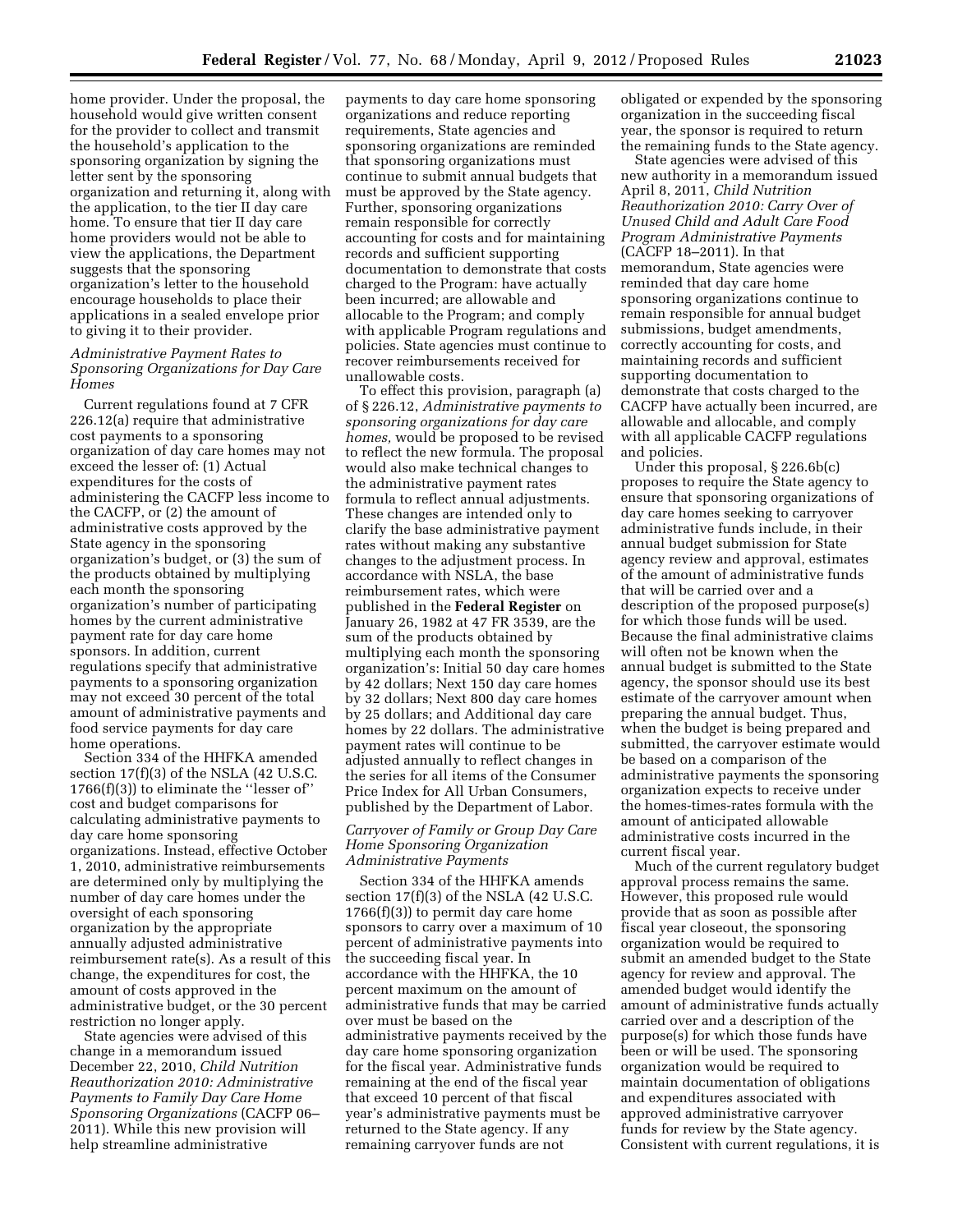still necessary for sponsoring organizations to use accrual accounting for the final claim of each fiscal year so that the end-of-year reconciliation and close-out can be performed.

Under proposed amendments to § 226.7, *State agency responsibilities for financial management,* paragraphs (g) and (j) of that section, State agencies would require the annual budget submission to include an estimate of the requested administrative fund carryover amounts and a description of the proposed purpose(s) for which those funds would be obligated or expended.

In approving a sponsoring organization's carryover request, a State agency would be required to take into consideration whether the day care home sponsoring organization has a financial management system that meets all CACFP requirements and whether the State agency is satisfied that the system is capable of controlling the custody, documentation and disbursement of carryover funds. The State agency would require a sponsoring organization carrying over administrative funds to submit an amended budget for State agency review and approval as soon as possible after fiscal year close-out. The amended budget would identify the amount of administrative funds actually carried over and describe the purpose(s) for which the carryover funds have been or will be used.

In addition, this rule proposes to require each State agency to establish procedures to recover administrative funds from sponsoring organizations of day care homes which are in excess of the 10 percent maximum carryover amount at the end of each fiscal year. Additionally, each State agency would also be required to establish procedures to recover any carryover amount not expended or obligated by the end of the fiscal year following the fiscal year in which the administrative funds were earned. As a result, State agencies would include a review of the documentation supporting carryover requests, obligations and expenditures when conducting a review of a sponsoring organization's administrative costs as currently required under § 226.6(m)(3)(iii). In addition, in implementing this proposed provision, State agencies would maintain a system that monitors the sponsoring organization's documentation of nonprofit status, and ensures that CACFP administrative funds are used principally for the benefit of participants. The accumulation of excessive balances in the sponsor's nonprofit food service account remains inconsistent with

CACFP requirements, as described in FNS Instruction 796–2, Rev. 3, Section VI.

Finally, State agencies and sponsoring organizations are reminded that day care home sponsoring organizations are not required to carry over administrative funds. Any unexpended funds remaining at the end of the fiscal year, which could be carried over into the succeeding fiscal year, may be returned to the State agency at the sponsoring organization's option. In addition, nothing in this provision in any way limits or changes the requirements that a State agency: determine that all institutions are financially viable; establish an overclaim if the sponsor has used CACFP administrative funds improperly; or declare an institution seriously deficient on the basis of its improper use of CACFP administrative funds.

# **IV. Procedural Matters**

A. Executive Order 12866 and Executive Order 13563

Executive Orders 12866 and 13563 direct agencies to assess all costs and benefits of available regulatory alternatives and, if regulation is necessary, to select regulatory approaches that maximize net benefits (including potential economic, environmental, public health and safety effects, distributive impacts, and equity). Executive Order 13563 emphasizes the importance of quantifying both costs and benefits, of reducing costs, of harmonizing rules, and of promoting flexibility.

This rule has been determined to be not significant and was not reviewed by the Office Management and Budget (OMB) in conformance with Executive Order 12866.

## B. Regulatory Flexibility Act

This proposed rule has been reviewed with regard to the requirements of the Regulatory Flexibility Act of 1980 (5 U.S.C. 601–612). It has been certified that this rule will not have a significant impact on a substantial number of small entities. While CACFP institutions and State agencies administering CACFP will be affected by this rulemaking, the economic effect will not be significant. This rule is expected to reduce administrative burdens and provide additional flexibility.

# C. Unfunded Mandates Reform Act

Title II of the Unfunded Mandates Reform Act of 1995 (UMRA), Public Law 104–4, establishes requirements for Federal agencies to assess the effects of their regulatory actions on State, local,

and Tribal governments and the private sector. Under section 202 of the UMRA, the Department generally must prepare a written statement, including a cost/ benefit analysis, for proposed and final rules with Federal mandates that may result in expenditures by State, local, or Tribal governments, in the aggregate, or by the private sector, of \$100 million or more in any one year. When such a statement is needed for a rule, section 205 of the UMRA generally requires the Department to identify and consider a reasonable number of regulatory alternatives and adopt the least costly, more cost-effective, or least burdensome alternative that achieves the objectives of the rule.

This rule contains no Federal mandates (under the regulatory provisions of Title II of the UMRA) that impose on State, local and Tribal governments or the private sector of \$100 million or more in any one year. This rule is, therefore, not subject to the requirements of sections 202 and 205 of the UMRA.

## D. Executive Order 12372

The Program addressed in this action is listed in the Catalog of Federal Domestic Assistance under No. 10.558. For the reasons set forth in the final rule in 7 CFR part 3015, Subpart V, and related Notice published at 48 FR 29115, June 24, 1983, this is included in the scope of Executive Order 12372, which requires intergovernmental consultation with State and local officials.

# E. Executive Order 13132

Executive Order 13132 requires Federal agencies to consider the impact of their regulatory actions on State and local governments. Where such actions have federalism implications, agencies are directed to provide a statement for inclusion in the preamble to the regulations describing the agency's considerations in terms of the three categories called for under section (6)(b)(2)(B) of Executive Order 13132. USDA has considered the impact of this rule on State and local governments and has determined that this rule does not have federalism implications. This rule does not impose substantial or direct compliance costs on State and local governments. Therefore, under Section 6(b) of the Executive Order, a federalism summary impact statement is not required.

## F. Executive Order 12988

This proposed rule has been reviewed under Executive Order 12988, ''Civil Justice Reform.'' Although the provisions of this rule are not expected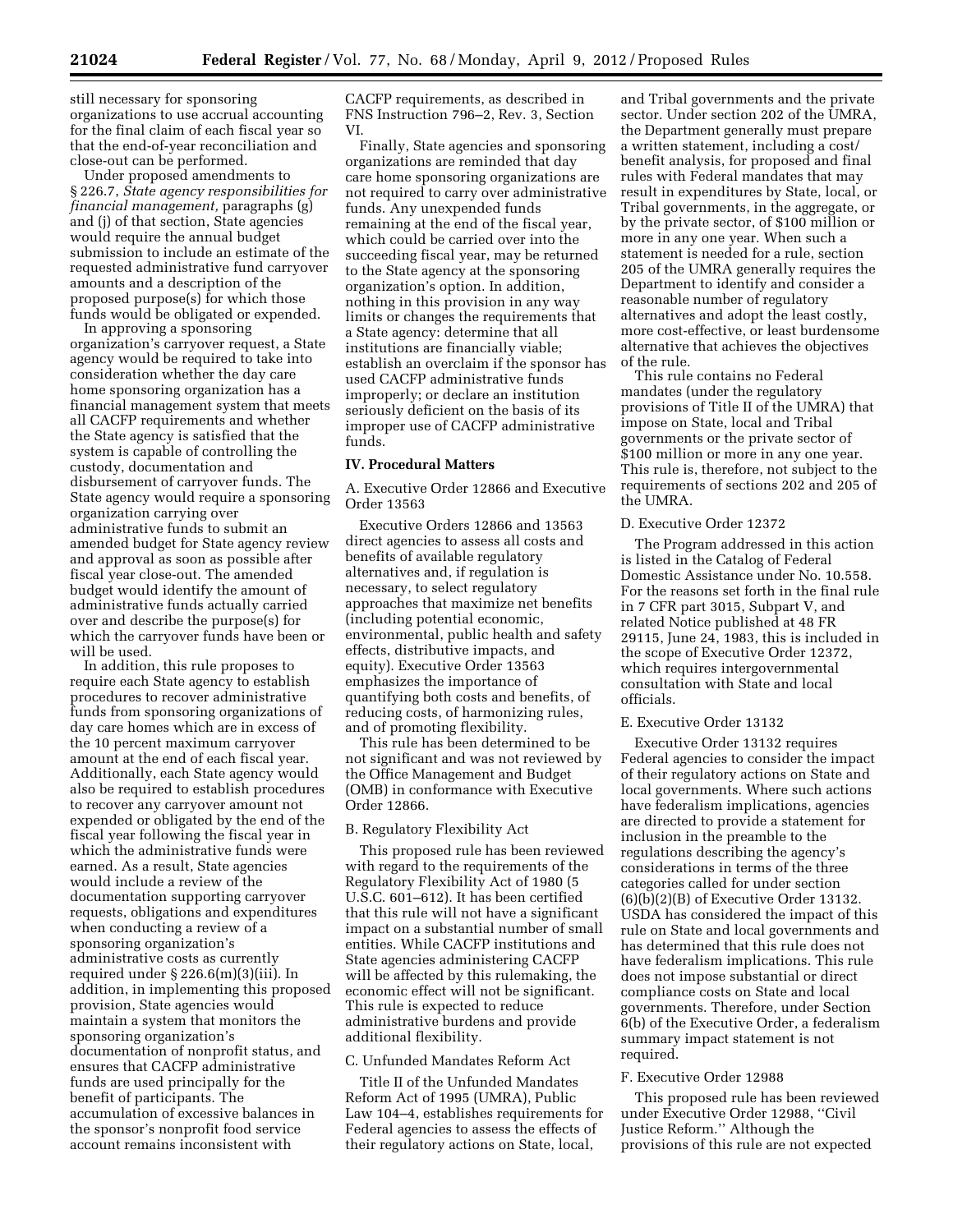to conflict with any State or local law, regulations, or policies, the rule is intended to have preemptive effect with respect to any State or local laws, regulations, or policies that conflict with its provisions or that would otherwise impede its full implementation. This rule is not intended to have retroactive effect. Prior to any judicial challenge to the provisions of this rule or the applications of its provisions, all applicable administrative procedures must be exhausted.

## G. Civil Rights Impact Analysis

This proposed rule has been reviewed in accordance with Department Regulation 4300–4, ''Civil Rights Impact Analysis,'' to identify any major civil rights impacts this rule might have on children on the basis of age, race, color, national origin, sex, or disability. A careful review of the rule revealed that the rule's intent does not affect the participation of protected individuals in CACFP.

## H. Paperwork Reduction Act

The Paperwork Reduction Act of 1995 (44 U.S.C. Chap. 35; see 5 CFR 1320), requires that OMB approve all collections of information by a Federal agency from the public before they can be implemented. Respondents are not required to respond to any collection of information unless it displays a current, valid OMB control number. This is a new collection. The new provisions in this rule, which decreases current burden hours, by 595 will be merged into CACFP, OMB Control Number #0584–0055, expiration date 8/31/2013. The current collection burden inventory for CACFP is 7,006,434. These changes are contingent upon OMB approval under the Paperwork Reduction Act of 1995. When the information collection requirements have been approved, the Department will publish a separate

action in the **Federal Register**  announcing OMB's approval.

Comments on the information collection in this proposed rule must be received by June 8, 2012. Send comments to the Office of Information and Regulatory Affairs, OMB, Attention: Desk Officer for FNS, Washington, DC 20503. Please also send a copy of your comments to Lynn Rodgers-Kuperman, Program Analysis and Monitoring Branch, Child Nutrition Division, 3101 Park Center Drive, Alexandria, VA 22302. For further information, or for copies of the information collection requirements, please contact Lynn Rodgers-Kuperman at the address indicated above. Comments are invited on: (1) Whether the proposed collection of information is necessary for the proper performance of the Agency's functions, including whether the information will have practical utility; (2) the accuracy of the Agency's estimate of the proposed information collection burden, including the validity of the methodology and assumptions used; (3) ways to enhance the quality, utility and clarity of the information to be collected; and (4) ways to minimize the burden of the collection of information on those who are to respond, including use of appropriate automated, electronic, mechanical, or other technological collection techniques or other forms of information technology.

All responses to this request for comments will be summarized and included in the request for OMB approval. All comments will also become a matter of public record.

*Title:* Child and Adult Care Food Program: Amendments Related to the Healthy Hunger-Free Kids Act of 2010.

*OMB Number:* 0584–New. *Expiration Date:* Not Yet Determined. *Type of Request:* New Collection.

*Abstract:* This rule proposes to codify several provisions of the Healthy, Hunger-Free Kids Act of 2010 (HHFKA) affecting the management of CACFP.

The Department is proposing to: require institutions to submit an initial CACFP application to the State agency and, in subsequent years, periodically update the information in lieu of submitting a new application; require sponsoring organizations to vary the timing of reviews of sponsored facilities; require State agencies to develop and provide for the use of a standard permanent agreement between sponsoring organizations and day care centers; allow tier II day care homes to collect household income information and transmit it to the sponsoring organization; modify the method of determining administrative payments to sponsoring organizations of day care homes by basing payments on a formula; and allow sponsoring organizations of day care homes to carry over up to 10 percent of their administrative funding from the previous fiscal year into the next fiscal year. These changes were effective October 1, 2010. This rule also proposes to incorporate several changes to the application and renewal process which are expected to improve the management of CACFP and to make a number of miscellaneous technical changes.

The average burden per response and the annual burden hours are explained below and summarized in the charts which follow.

*Respondents for this Proposed Rule:*  (Business' for and not-for-profit) Institutions.

*Estimated Number of Respondents for this Proposed Rule:* 250.

*Estimated Number of Responses per Respondent for this Proposed Rule:* (1).

*Estimated Total Annual Responses:*  250.

*Estimated Total Annual Burden on Respondents for this Proposed Rule:*  (595)\*.

\**This represents an overall decrease from the existing burden for institutions.* 

# ESTIMATED ANNUAL BURDEN FOR 0584—NEW, CHILD AND ADULT CARE FOOD PROGRAM 7 CFR 226

| Reporting                                                                                                                                                                                                                             |                 |                                       |                          |                                |                                   |                                                                 |
|---------------------------------------------------------------------------------------------------------------------------------------------------------------------------------------------------------------------------------------|-----------------|---------------------------------------|--------------------------|--------------------------------|-----------------------------------|-----------------------------------------------------------------|
|                                                                                                                                                                                                                                       | Section         | Estimated<br>number of<br>respondents | Frequency of<br>response | Average<br>annual<br>responses | Average<br>burden per<br>response | Annual burden hours                                             |
| Each new institution must<br>submit to the State<br>agency with its applica-<br>tion all information re-<br>quired for its approval.<br>Renewing institutions<br>must certify that they<br>are capable of oper-<br>ating the Program. | 7 CFR 226.15(b) | 250                                   |                          | 250                            | 8                                 | 2000<br>*Approved in OMB# 0584-<br>0055, remains un-<br>changed |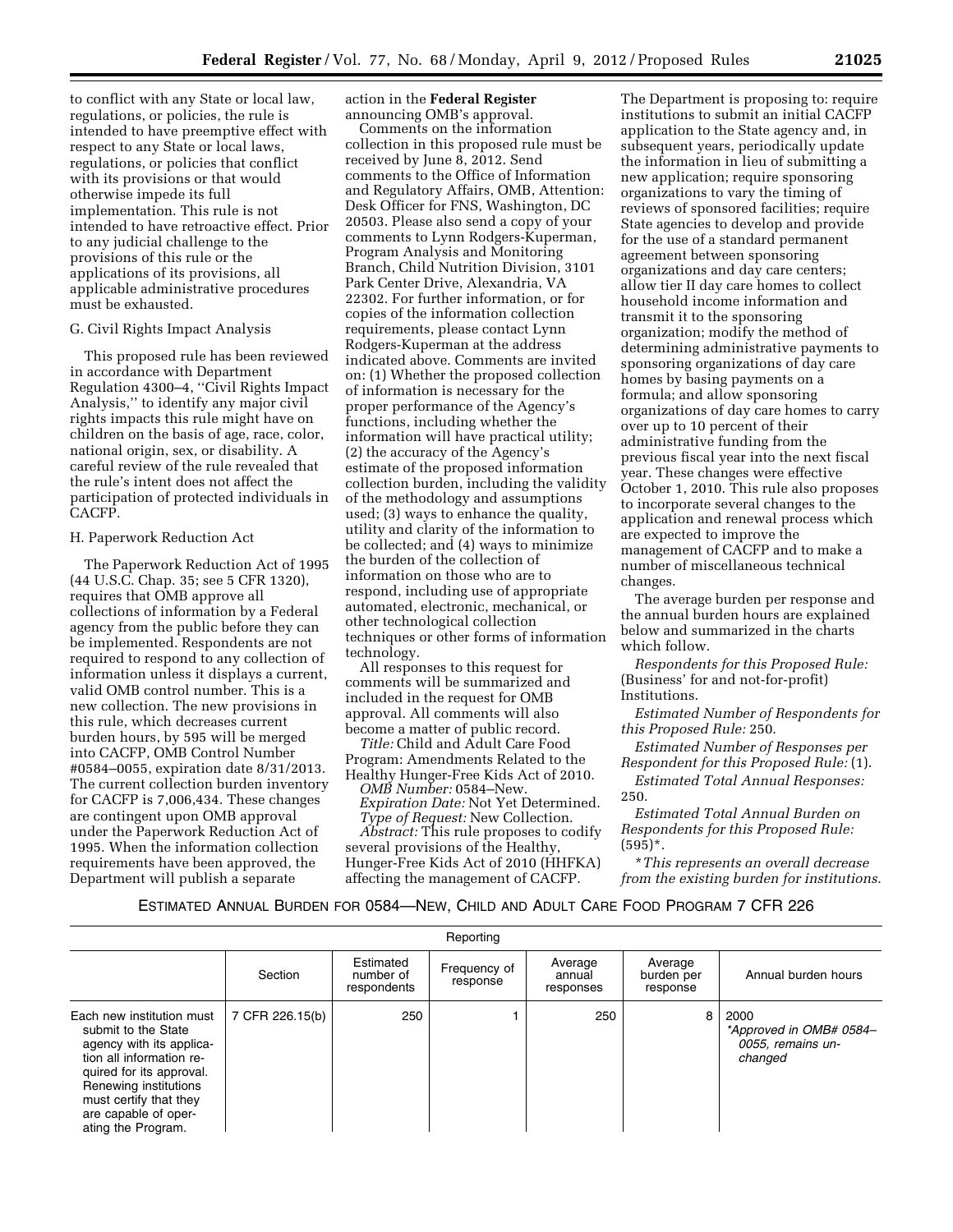# ESTIMATED ANNUAL BURDEN FOR 0584—NEW, CHILD AND ADULT CARE FOOD PROGRAM 7 CFR 226—Continued

|                                                                                 |         |                                       | Reporting                |                                |                                   |                                                                                                                                                  |
|---------------------------------------------------------------------------------|---------|---------------------------------------|--------------------------|--------------------------------|-----------------------------------|--------------------------------------------------------------------------------------------------------------------------------------------------|
|                                                                                 | Section | Estimated<br>number of<br>respondents | Frequency of<br>response | Average<br>annual<br>responses | Average<br>burden per<br>response | Annual burden hours                                                                                                                              |
|                                                                                 |         | (119)                                 | (1)                      | (119)                          | (5)                               | (595)<br>**decrease of 595 from ex-<br>isting burden as a result<br>of eliminating burden as-<br>sociated with renewing<br><i>institutions.)</i> |
| Total Reporting for Pro-<br>posed Rule.                                         |         | (119)                                 |                          | (119)                          | (5)                               | (595)                                                                                                                                            |
| <b>Total Existing Reporting</b><br>Burden for 0584-0055.<br>Part 226.           |         |                                       |                          | .<br>                          |                                   | 6,274,964                                                                                                                                        |
| <b>Total Reporting Burden</b><br>Decrease with Pro-<br>posed Rule.              |         |                                       |                          |                                |                                   | $-595$                                                                                                                                           |
| <b>Total Reporting Burden</b><br>for 0584-0055, Part<br>226 with Proposed Rule. |         |                                       |                          |                                |                                   | 6,274,369                                                                                                                                        |

Prior to the issuance of this Rule entitled ''Child and Adult Care Food Program: Amendments Related to the Healthy Hunger-Free Kids Act of 2010,'' 7 CFR 226.15(b) required that, all institutions submit to the State agency with its application all information required for its approval as set forth in 226.6(b) and 226.6(f). This rule

eliminates the requirement for renewing institutions to submit an annual application for renewal; however, these institutions must demonstrate that they are capable of operating the Program in accordance with this part as set forth in § 226.6b(b).

Therefore, the burden associated with the renewing institutions to submit an

annual application has been removed as a result of this Rule. A program adjustment will be made to the 7 CFR Part 226 Child and Adult Care Food Program information collection package (OMB control number 0584–0055) prior to its renewal date of August 31, 2013.

# **RECORDKEEPING**

|                                                                                           | Section                   | Estimated<br>number of<br>respondents | Frequency of<br>response | Average<br>annual<br>responses | Average<br>burden per<br>response | Annual burden<br>hours |
|-------------------------------------------------------------------------------------------|---------------------------|---------------------------------------|--------------------------|--------------------------------|-----------------------------------|------------------------|
| Sponsoring organizations maintain<br>agreements with unaffiliated spon-<br>sored centers. | 7 CFR<br>$226.16(h)(1)$ . | 200                                   |                          | 200                            | ۰'n                               | ∗∩                     |
| Total Recordkeeping for Proposed<br>Rule.                                                 |                           | 200                                   |                          | 200                            |                                   | ∗∩                     |
| Total Existing Recordkeeping Burden<br>for 0584-0055, Part 226.                           |                           |                                       |                          |                                |                                   | 731,470                |
| Total Recordkeeping<br>Burden<br>for<br>0584-0055, Part 226 with Pro-<br>posed Rule.      |                           |                                       |                          |                                |                                   | 731,470                |

\* *The amount of additional burden is negligible.* 

7 CFR 226.6, 226.15 and 226.16 require that, in order to participate in CACFP, State agencies and institutions must maintain records to demonstrate compliance with Program requirements. The regulations further require that State agencies and institutions maintain records for a period of three years.

# SUMMARY OF BURDEN (OMB #0584– NEW)

| Total number of respondents | 250 |
|-----------------------------|-----|
| Average number of responses |     |
| per respondent              | (1) |
| Total annual responses      | 250 |
|                             |     |

# SUMMARY OF BURDEN (OMB #0584– NEW)—Continued

|           | Average hours per response                            |
|-----------|-------------------------------------------------------|
| 7.005.839 | Total burden hours for part 226<br>with proposed rule |
|           | Current OMB inventory for part                        |
| 7.006.434 | 226                                                   |
|           | Difference (new burden de-                            |
|           | crease requested with pro-                            |
|           | posed rule)                                           |

\**Burden is decreased from existing burden (595) due to the elimination of burden associated with renewing institutions.* 

# I. E-Government Act Compliance

The Department is committed to complying with the E-Government Act 2002 to promote the use of the Internet and other information technologies to provide increased opportunities for citizen access to Government information and services, and for other purposes.

## J. Executive Order 13175

Executive Order 13175 requires Federal agencies to consult and coordinate with Tribes on a government-to-government basis on policies that have Tribal implications,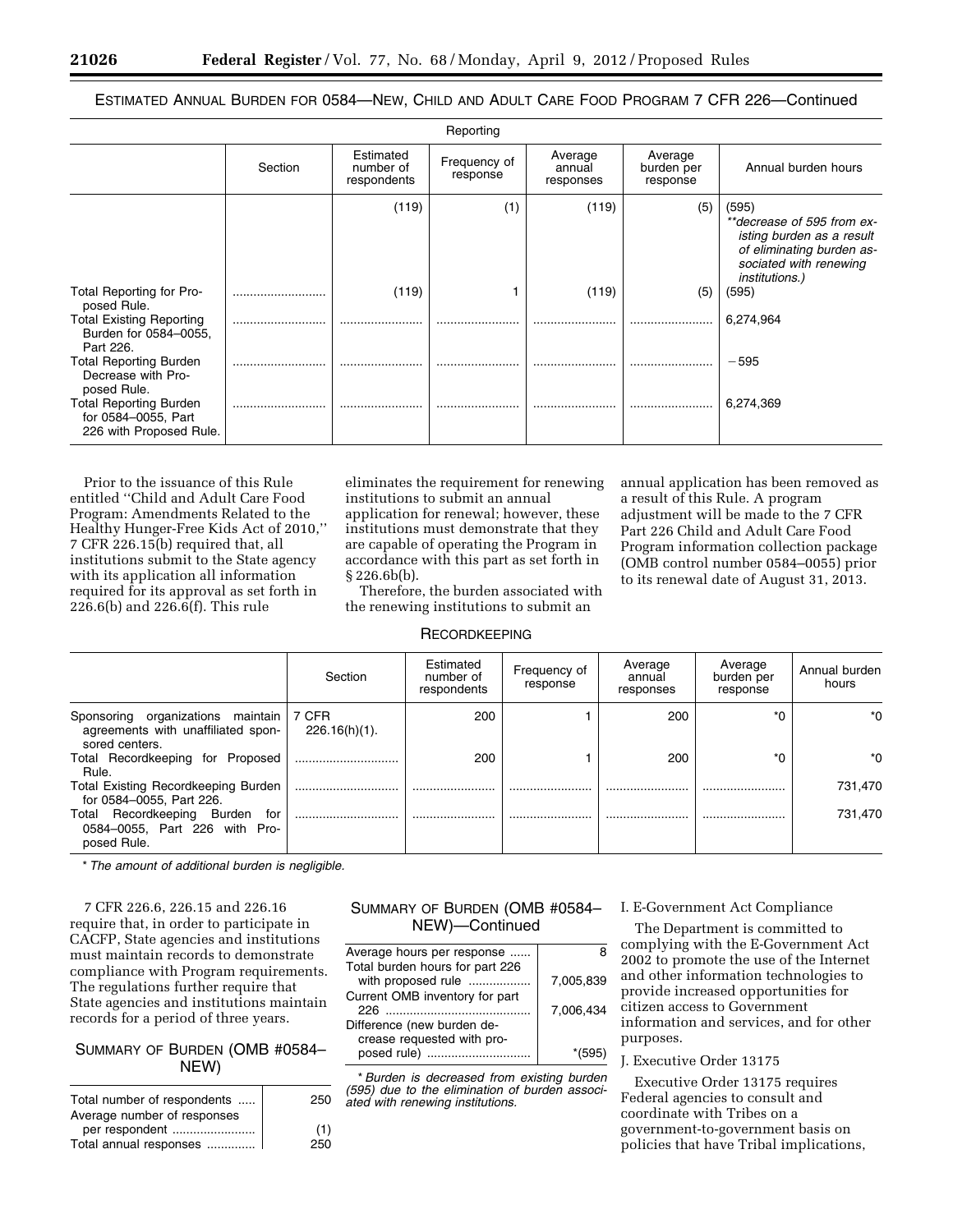including regulations, legislative comments or proposed legislation, and other policy statements or actions that have substantial direct effects on one or more Indian Tribes, on the relationship between the Federal Government and Indian Tribes, or on the distribution of power and responsibilities between the Federal Government and Indian Tribes.

In the spring of 2011, FNS offered opportunities for consultation with Tribal officials or their designees to discuss the impact of the HHFKA on tribes or Indian Tribal governments. The consultation sessions were coordinated by FNS and held on the following dates and locations:

- 1. HHFKA Consultation Webinar &
- Conference Call—April 12, 2011 2. HHFKA Consultation In-Person—Rapid City, SD—March 23, 2011
- 3. HHFKA Consultation Webinar & Conference Call—June, 22, 2011
- 4. Tribal Self-Governance Annual Conference In-Person Consultation in Palm Springs, CA—May 2, 2011
- 5. National Congress of American Indians Mid-Year Conference In-Person Consultation, Milwaukee, WI—June 14, 2011

The five consultation sessions in total provided the opportunity to address Tribal concerns related to school meals. There were no comments about this regulation during any of the aforementioned Tribal Consultation sessions. Reports from these consultations are part of the USDA annual reporting on Tribal consultation and collaboration. FNS will respond in a timely and meaningful manner to Tribal government requests for consultation concerning this rule. Currently, FNS provides regularly scheduled quarterly consultation sessions through the end of FY2012 as a venue for collaborative conversations with Tribal officials or their designees.

### **List of Subjects in 7 CFR Part 226**

Accounting, Aged, Day care, Food assistance programs, Grant programs, Grant programs—health, American Indians, Individuals with disabilities, Infants and children, Intergovernmental relations, Loan programs, Reporting and recordkeeping requirements, Surplus agricultural commodities.

Accordingly, 7 CFR part 226 is proposed to be amended as follows:

## **PART 226—CHILD AND ADULT CARE FOOD PROGRAM**

1. The authority citation for 7 CFR Part 226 continues to read as follows:

**Authority:** Secs. 9, 11, 14, 16, and 17, Richard B. Russell National School Lunch Act, as amended (42 U.S.C. 1758, 1759a, 1762a, 1765 and 1766).

2. In § 226.2,

a. Revise definitions of ''*For-profit center'',* ''*New institution'',* ''*Renewing institution'',* and *''State agency list'';*  and

b. Add new definitions ''*Less-thanarms-length transaction'',* ''*Participating institution'',* and ''*Sponsored center''.* 

The additions and revisions read as follows:

## **§ 226.2 Definitions.**

\* \* \* \* \* *For-profit center* means a child care center, outside-school-hours care center, or adult day care center providing nonresidential care to adults or children that does not qualify for tax-exempt status under the Internal Revenue Code of 1986. For-profit centers serving adults must meet the criteria described in paragraph (a) of this definition. Forprofit centers serving children must meet the criteria described in paragraphs  $(b)(1)$  or  $(b)(2)$  of this definition, except that children who only participate in the at-risk afterschool snack and/or meal component of the Program must not be considered in determining the percentages under paragraphs (b)(1) or (b)(2) of this definition.

(a) A for-profit center serving adults must meet the definition of *Adult day care center* as defined in this section and, during the calendar month preceding initial application and during any month that it claims reimbursement, the center receives compensation from amounts granted to the States under title XIX or title XX and twenty-five percent of the adults enrolled in care are beneficiaries of title XIX, title XX, or a combination of titles XIX and XX of the Social Security Act.

(b) A for-profit center serving children must meet the definition of *Child care center* or *Outside-school-hours care center* as defined in this section and one of the following conditions during the calendar month preceding initial application and during any month that it claims reimbursement:

(1) Twenty-five percent of the children in care (enrolled or licensed capacity, whichever is less) are eligible for free or reduced-price meals; or

(2) Twenty-five percent of the children in care (enrolled or licensed capacity, whichever is less) receive benefits from title XX of the Social Security Act and the center receives compensation from amounts granted to the States under title XX.

\* \* \* \* \* *Less-than-arms-length transaction*  means a transaction under which one party to the transaction is able to control or substantially influence the actions of

the other(s), as defined in FNS Instruction 796–2 (''Financial Management—Child and Adult Care Food Program'').

\* \* \* \* \* *New institution* means an institution making an initial application to participate in the Program or an institution applying to participate in the Program after a lapse in participation. \* \* \* \* \*

*Participating institution* means an institution that holds a current Program agreement with the State agency to operate the Program. This includes renewing institutions.

\* \* \* \* \* *Renewing institution* means an institution that is participating in the Program at the time it submits renewal information.

\* \* \* \* \* *Sponsored center* means a child care center, at-risk afterschool care center, adult day care center, emergency shelter, or outside-school-hours care center that operates the Program under the auspices of a sponsoring organization. The two types of sponsored centers are as follows:

(a) An affiliated center is a part of the same legal entity as CACFP sponsoring organization; or

(b) An unaffiliated center is legally distinct from the sponsoring organization.

\* \* \* \* \*

*State agency list* means an actual paper or electronic list, or the retrievable paper records, maintained by the State agency, that includes a synopsis of information concerning seriously deficient institutions and providers terminated for cause in that State. The list must be made available to FNS upon request, and must include the following information:

(a) Institutions determined to be seriously deficient by the State agency, including the names and mailing addresses of the institutions, the basis for each serious deficiency determination, and the status of the institutions as they move through the possible subsequent stages of corrective action, proposed termination, suspension, agreement termination, and/or disqualification, as applicable;

(b) Responsible principals and responsible individuals who have been disqualified from participation by the State agency, including their full legal names and any other names previously used, mailing addresses, and dates of birth; and

(c) Day care home providers whose agreements have been terminated for cause by a sponsoring organization in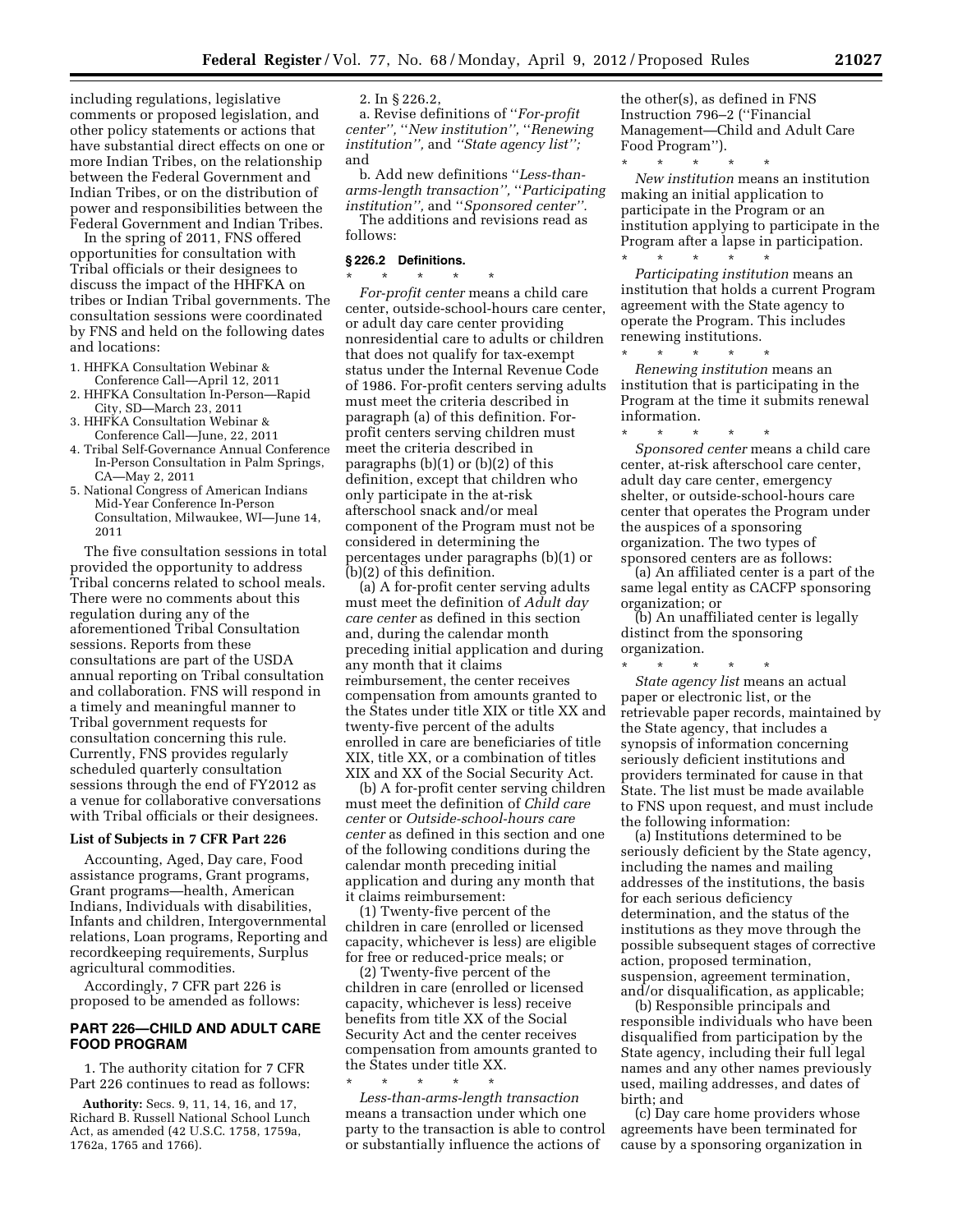the State, including their full legal names and any other names previously used, mailing addresses, and dates of birth.

\* \* \* \* \*

## **§ 226.4 [Amended]**

3. In § 226.4, amend paragraph (f) by revising the citation " $\S 226.12(a)(3)$ " to read ''§ 226.12(a)''.

4. In § 226.6:

a. Remove paragraph (b) introductory text and revise paragraphs (b)(1) through  $(3)$  and  $(b)(4)(i);$ 

b1. Amend paragraph (b)(4)(ii) introductory text by removing the words '',except that:'' and adding a period in their place; and by adding a third sentence.

b2. Remove paragraphs  $(b)(4)(ii)(A)$ through (C);

c. Amend paragraph (c)(1)(i) by removing the words ''paragraph (b) of this section and in §§ 226.15(b) and 226.16(b)'' in the first sentence and adding the citation ''§ 226.6a'' in its place;

d. Amend paragraph (c)(1)(ii) introductory text by revising the first sentence;

e. Amend paragraph (c)(1)(iii)(A)(*8*) by adding the words ''full legal names and any other names previously used and'' both after the phrase ''possess the'' and after the word ''person's'';

f. Amend paragraph (c)(1)(iii)(B)(*1*)(*i*) by removing the word ''defer'' and adding the word ''deferred'' in its place;

g. Amend paragraphs (c)(1)(iii)(C) introductory text and (c)(1)(iii)(C)(*1*) by removing the words ''the institution's'' each time they appear and adding the words ''the new institution's'' in their place ;

h. Amend paragraph (c)(1)(iii)(E) in the last sentence by adding the words ''full legal names and any other names previously used,'' before the word ''mailing''.

i. Revise paragraph (c)(2);

j. Revise paragraphs (c)(3)(ii)

introductory text and  $(c)(3)(ii)(A)$ ; k. Redesignate paragraphs (c)(3)(ii)(B) through (c)(3)(ii)(U) as paragraphs  $(c)(3)(ii)(C)$  through  $(c)(3)(ii)(V)$  and add new paragraph (c)(3)(ii)(B);

l. Amend newly redesignated paragraph (c)(3)(ii)(D) by removing the words ''paragraphs (b)(1)(xviii) and (b)(2)(vii) of this section'' and adding the citation " $\S 226.6a(b)(6)$ " in its place;

m. Amend newly redesignated paragraph (c)(3)(ii)(U) by removing the period at the end of the first sentence and adding '', as defined in paragraph  $(c)(1)(ii)(A)$  of this section; or" in its place; and by removing the second sentence;

n. Amend paragraph (c)(3)(iii)(A)(*7*) by adding the words ''full legal names and any other names previously used and the'' before the word ''date'' each time it appears in the paragraph;

o. Revise paragraph (c)(3)(iii)(B); p. Amend paragraph (c)(3)(iii)(C)(*4*) by removing the words ''application denial'' and adding the words ''proposed termination'' in its place;

q. Amend paragraph (c)(3)(iii)(D) introductory text by removing the phrase ''institution must renew its application, or its'' and adding the word ''institution's'' in its place;

r. Revise paragraph (c)(3)(iii)(D)(*2*); s. Amend paragraph (c)(3)(iii)(D)(*3*) by removing the semicolon at the end of the sentence and adding a period in its place;

t. Amend paragraph (c)(3)(iii)(E)(*3*) by adding the words ''full legal names and any other names previously used,'' before the word "mailing";

u. Amend paragraph (c)(5)(i)(C)(*3*) by adding the words ''full legal names and any other names previously used,'' before the word "mailing";

v. Amend the second sentence of paragraph (c)(7)(ii) by removing the phrase ''paragraphs (b)(1)(xii) and (b)(2)(ii) of this section'' and adding the citation " $\S 226.6a(b)(2)$ " in its place; removing the word ''must'' the first time it appears; and removing the words ''or renewing'' between the words ''new'' and ''institution'';

w. Revise the second sentence of paragraph (c)(7)(iii);

x. Amend the first sentence of paragraph  $(c)(7)(iv)(A)$  by removing the phrase ''paragraphs (b)(1)(xii) and (b)(2)(ii) of this section'' and adding the citation " $\S 226.6a(b)(2)$ " in its place; by removing the word ''must'' the first time it appears; by removing the words ''or renewing'' between the words ''new'' and ''institution''; and by removing the citation ''(c)(3)(ii)(B)'' and adding the citation  $\cdot$  (c)(3)(ii)(C)'' in its place;

y. Amend paragraph (c)(7)(iv)(B) by removing the phrase ''§ 226.16(b) and paragraphs (b)(1)(xii) and (b)(2)(ii) of this section'' and adding the citation ''§ 226.6a(b)(2)'' in its place;

z. Amend paragraph (c)(7)(C) by removing the phrase ''§ 226.16(b) and paragraphs  $(b)(1)(xii)$  and  $(b)(2)(ii)$  of this section'' and adding the citation ''§ 226.6a(b)(2)'' in its place;

aa. Amend paragraph (c)(8)(i)(B) by removing the word ''names'' and adding the words ''full legal names and any other names previously used'' in its place;

bb. Amend paragraph (c)(8)(i)(C) by removing the word ''names'' and adding the words ''full legal names and any other names previously used'' in its place;

cc. Amend paragraph (c)(8)(ii) by removing the word ''name'' and adding the words ''full legal names and any other names previously used'' in its place;

dd. Revise paragraph (f);

ee. Revise paragraph (k)(2)(i);

ff. Amend paragraph (k)(2)(iii) by removing the citation  $"({\rm c})(2)$ (iii)(C)," and removing the words ''renewing institutions,"

gg. Amend paragraph (k)(2)(iv) by removing the citation  $"({\rm c})(2)(iii)(C),"$ and '', renewing,'';

hh. Amend paragraph (k)(3)(ii) by removing the citation  $"({\rm c})(2)(iii)(\rm A),"$ ; removing '', renewing,''; and removing the word ''participating'' the last time it appears;

ii. Amend paragraph (k)(3)(iv) by removing the citation  $"({\rm c})(2)$ (iii)(E)," and removing '', renewing,'';

jj. Revise paragraph (k)(9); kk. Amend paragraph (k)(10)(iii) by

removing the words ''denial of a renewing institution's application,'' and removing the citation  $"({\rm c})(2)(iii)(D),";$ 

ll. Amend paragraph (m)(3), by redesignating paragraphs  $(m)(3)(vii)$ through (xii) as paragraphs (viii) through (xiii), respectively;

mm. Add new paragraph  $(m)(3)(vii)$ ; nn. Amend newly redesignated paragraph (m)(3)(ix) by removing the semicolon and adding at the end, the words '', including whether the timing of its facility reviews was varied and unpredictable, as required by  $\S 226.16(d)(4)(iii);$ "; and

oo. Revise paragraph (p).

The revisions and additions read as follows:

## **§ 226.6 State agency administrative responsibilities.**

\* \* \* \* \* (b) *Program applications and agreements.* (1) *Application requirements for new institutions.* Each State agency must establish application review procedures, as described in § 226.6a, to determine the eligibility of new institutions and facilities for which applications are submitted by sponsoring organizations. The State agency must enter into written agreements with institutions in accordance with paragraph (b)(4) of this section.

(2) *Information submission requirements for renewing institutions.*  Each State agency must establish renewal information review procedures, as described in § 226.6b, to determine the continued eligibility of renewing institutions.

(3) *State agency notification requirements.* (i) Any new institution applying for participation in the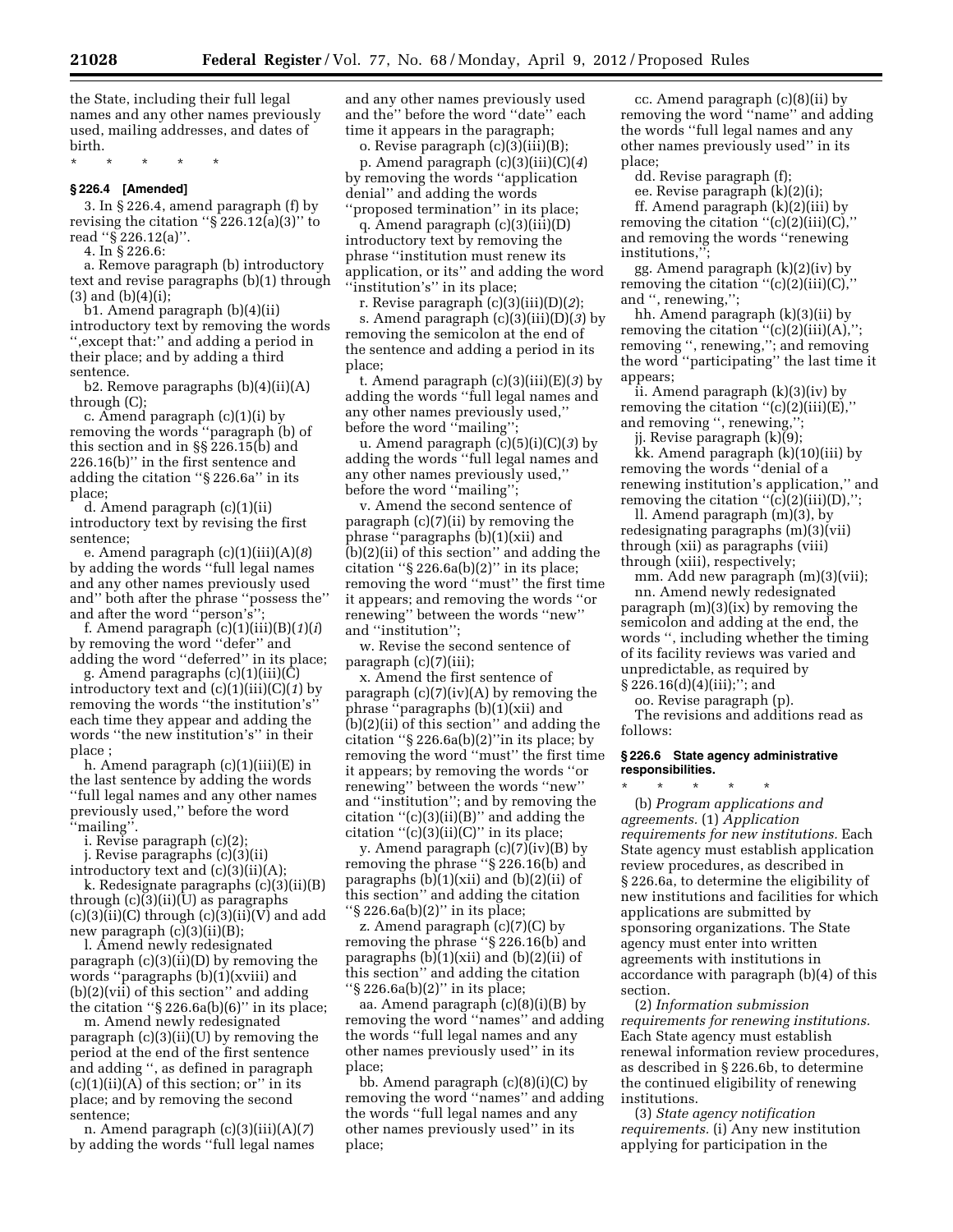Program must be notified in writing of approval or disapproval by the State agency, within 30 calendar days of the State agency's receipt of a complete application. Whenever possible, State agencies should provide assistance to institutions that have submitted an incomplete application. Any disapproved applicant institution or day care home must be notified of the reasons for its disapproval and its right to appeal under paragraph (k) or (l), respectively, of this section.

(ii) Any renewing institution must be provided written notification indicating whether it has completely and sufficiently met all renewal information requirements within 30 days of the submission of renewal information.

 $(4) * * * *$ 

(i) The State agency must require each institution that has been approved for participation in the Program to enter into an agreement governing the rights and responsibilities of each party. The State agency may allow a renewing institution to amend its existing Program agreement in lieu of executing a new agreement. The existence of a valid agreement, however, does not eliminate the need for a renewing institution to comply with the information submission requirements and related provisions of § 226.6b.

(ii) \* \* \* The State agency and an institution that is a school food authority must enter into a single permanent agreement for all child nutrition programs administered by the school food authority and the State agency.

- \* \* \* \* \*
	- (c) \* \* \*
	- $(1) * * * *$

(ii) \* \* \* The list of serious deficiencies is not identical for each category of institution (new or participating) because the type of information likely to be available to the State agency is different for new and participating institutions.\* \* \*

\* \* \* \* \*

(2) *Insufficient renewal information submissions.* If an institution submits renewal information that is incomplete, deficient, unapprovable or contains false information, this is considered a serious deficiency, and the State agency should follow the procedures for serious deficiencies committed by participating institutions outlined in paragraph (c)(3)(iii) of this section.

 $(3) * *$ 

(ii) *List of serious deficiencies for participating institutions.* The list of serious deficiencies is not identical for each category of institution (new or participating) because the type of

information likely to be available to the State agency is different for new and participating institutions. Serious deficiencies for participating institutions are:

(A) Submission of false information on the institution's application or in its annual renewal submission, including but not limited to a determination that the institution has concealed a conviction for any activity that occurred during the past seven years and that indicates a lack of business integrity, as defined in paragraph  $(c)(1)(ii)(A)$  of this section.

(B) Failure to provide complete, adequate, or approvable information as part of the information submission process for renewing institutions;

- $\star$   $\qquad$   $\star$   $\qquad$   $\star$
- $(iii) * * * *$

(B) *Successful corrective action.* (*1*) If corrective action has been taken to fully and permanently correct the serious deficiency(ies) within the allotted time and to the State agency's satisfaction, the State agency must notify the institution's executive director and chairman of the board of directors, and the responsible principals and responsible individuals, that the State agency has temporarily deferred its serious deficiency determination.

(*2*) If corrective action is complete for the institution but not for all of the responsible principals and responsible individuals (or vice versa), the State agency must:

(*i*) Continue with the actions (as set forth in paragraph (c)(3)(iii)(C) of this section) against the remaining parties; and

(*ii*) At the same time the notice is issued, the State agency must also update the State agency list to indicate that the serious deficiency(ies) has(ve) been corrected and provide a copy of the notice to the appropriate FNSRO.

(*3*) If the State agency initially determines that the institution's corrective action is complete, but later determines that the serious deficiency(ies) has recurred, the State agency must move immediately to issue a notice of intent to terminate and disqualify the institution, in accordance with paragraph  $(c)(2)(iii)(C)$  of this section.

\* \* \* \* \* (D) \* \* \*

(*2*) During this period, the State agency must base administrative payments on the formula set forth in § 226.12(a); and

- \* \* \* \* \*
- $(7) * * * *$

 $(iii) * * * As noted in § 226.6a(b)(2),$ a State agency is prohibited from

approving an application submitted by a sponsoring organization on behalf of a sponsored facility, and either the facility or any of its principals is on the National disqualified list. \* \* \* \* \*

(f) *Miscellaneous responsibilities.*  State agencies must require institutions to comply with the applicable provisions of this part and must provide or collect the information specified in this paragraph. Each State agency must:

(1) Annually inform institutions that are pricing programs of their responsibility to ensure that free and reduced-price meals are served to participants unable to pay the full price;

(2) Annually provide to all institutions a copy of the income standards to be used by institutions for determining the eligibility of participants for free and reduced-price meals under the Program;

(3) Annually require each institution to issue a media release, unless the State agency has issued a Statewide media release on behalf of all its institutions;

(4) Comply with the following requirements for tiering of day care homes:

(i) Coordinate with the State agency that administers the National School Lunch Program (the NSLP State agency) to ensure the receipt of a list of schools in the State in which at least one-half of the children enrolled are certified eligible to receive free or reduced-price meals. The State agency must provide the list of schools to sponsoring organizations of day care homes by February 15th each year unless the NSLP State agency has elected to base data for the list on a month other than October. In that case, the State agency must provide the list to sponsoring organizations of day care homes within 15 calendar days of its receipt from the NSLP State agency.

(ii) For tiering determinations of day care homes that are based on school or census data, the State agency must ensure that sponsoring organizations of day care homes use the most recent available data, as described in § 226.15(f).

(iii) For tiering determinations of day care homes that are based on the provider's household income, the State agency must ensure that sponsoring organizations annually determine the eligibility of each day care home, as described in § 226.15(f).

(iv) The State agency must provide all sponsoring organizations of day care homes in the State with a listing of State-funded programs, participation in which by a parent or child will qualify a meal served to a child in a tier II home for the tier I rate of reimbursement.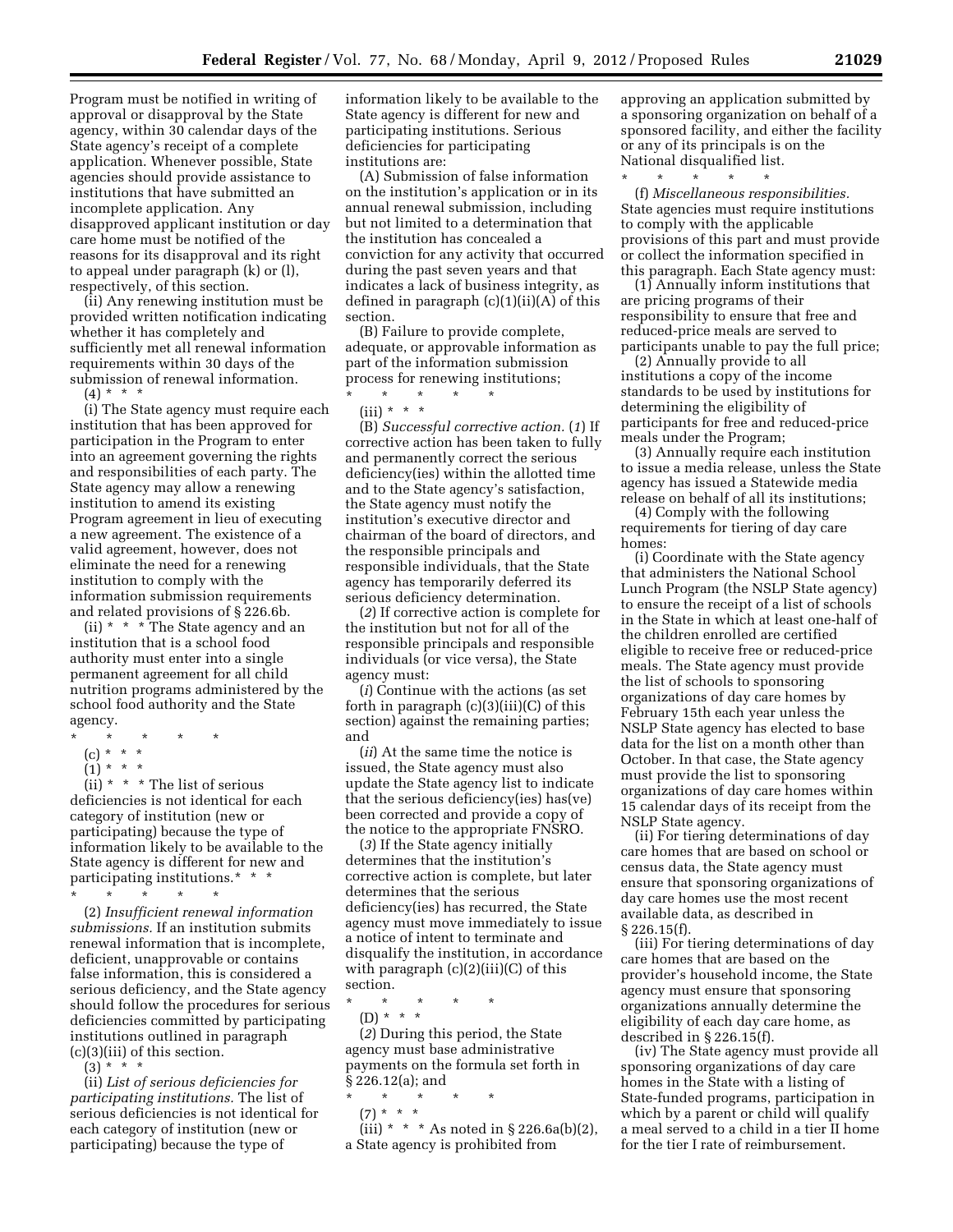(v) The State agency must require each sponsoring organization of day care homes to submit to the State agency a list of day care home providers receiving tier I benefits on the basis of their participation in the SNAP. Within 30 days of receiving this list, the State agency will provide this list to the State agency responsible for the administration of the SNAP.

(vi) As described in § 226.15(f), tiering determinations are valid for five years if based on school data. The State agency must ensure that the most recent available data are used if the determination of a day care home's eligibility as a tier I day care home is made using school data. The State agency must not routinely require annual redeterminations of the tiering status of tier I day care homes based on updated school data. However, a sponsoring organization, the State agency, or FNS may change the determination if information becomes available indicating that a day care home is no longer in a qualified area.

(5) Comply with the following requirements for determining the eligibility of at-risk afterschool care centers:

(i) Coordinate with the NSLP State agency to ensure the receipt of a list of elementary, middle, and high schools in the State in which at least one-half of the children enrolled are certified eligible to receive free or reduced-price meals. The State agency must provide the list of elementary, middle, and high schools to independent at-risk afterschool care centers and sponsoring organizations of at-risk afterschool care centers upon request. The list must represent data from the preceding October, unless the NSLP State agency has elected to base data for the list on a month other than October. If the NSLP State agency chooses a month other than October, it must do so for the entire State.

(ii) The State agency must determine the area eligibility for each independent at-risk afterschool care center and each sponsored at-risk afterschool center based on the documentation submitted by the sponsoring organization in accordance with § 226.15(g). The State agency must use the most recent data available, as described in paragraph (f)(5)(i) of this section. The State agency must use attendance area information that it has obtained, or verified with the appropriate school officials to be current, within the last school year. Area eligibility determinations are valid for five years for at-risk afterschool care centers that are already participating in the Program. The State agency may determine the date in the fifth year

when the next five-year cycle of area eligibility will begin. The State agency must not routinely require annual redeterminations of area eligibility based on updated school data during the five-year period. However, a sponsoring organization, the State agency, or FNS may change the determination if information becomes available indicating that an at-risk afterschool care center is no longer area eligible.

(iii) The State agency must determine whether the afterschool care programs of at-risk afterschool care centers meet the at-risk eligibility requirements of § 226.17a(b) before the centers begin participating in the Program.

(iv) The State agency must determine whether institutions already participating as at-risk afterschool care centers continue to meet the eligibility requirements, described in § 226.17a(b).

(6) Upon receipt of census data from FNS (on a decennial basis), the State agency must provide each sponsoring organization of day care homes with census data showing areas in the State in which at least 50 percent of the children are from households meeting the income standards for free or reduced-price meals.

(7) At intervals and in a manner specified by the State agency, but not more frequently than annually, the State agency may:

(i) Require independent centers to submit a budget with sufficiently detailed information and documentation to enable the State agency to make an assessment of the independent center's qualifications to manage Program funds. Such budget must demonstrate that the independent center will expend and account for funds in accordance with regulatory requirements, FNS Instruction 796–2 (''Financial Management—Child and Adult Care Food Program''), and parts 3015, 3016, and 3019 of this title and applicable Office of Management and Budget circulars;

(ii) Request institutions to report their commodity preference;

(iii) Require a private nonprofit institution to submit evidence of tax exempt status in accordance with § 226.15(a);

(iv) Require for-profit institutions to submit documentation on behalf of their centers of:

(A) Eligibility of at least 25 percent of children in care (enrolled or licensed capacity, whichever is less) for free or reduced-price meals; or

(B) Compensation received under title XX of the Social Security Act of nonresidential day care services and certification that at least 25 percent of children in care (enrolled or licensed

capacity, whichever is less) were title XX beneficiaries during the most recent calendar month.

(v) Require for-profit adult care centers to submit documentation that they are currently providing nonresidential day care services for which they receive compensation under title XIX or title XX of the Social Security Act, and certification that not less than 25 percent of enrolled participants in each such center during the most recent calendar month were title XIX or title XX beneficiaries;

(vi) Request each institution to indicate its choice to receive all, part or none of advance payments, if the State agency chooses to make advance payments available; and

(vii) Perform verification in accordance with § 226.23(h) and paragraph (m)(4) of this section. State agencies verifying the information on free and reduced-price applications must ensure that verification activities are conducted without regard to the participant's race, color, national origin, sex, age, or disability.

\* \* \* \* \*

 $(2) * * * *$ 

(i) *Application denial.* Denial of a new institution's application for participation (see § 226.6a, for State agency review of an institution's application, and paragraph (c)(1) of this section, for State agency denial of a new institution's application);

\* \* \* \* \* (9) *Abbreviated administrative review.*  The State agency must limit the administrative review to a review of written submissions concerning the accuracy of the State agency's determination if the application was denied or the State agency proposes to terminate the institution's agreement because:

(i) The information submitted on the application was false (refer to paragraphs  $(c)(1)(ii)(A)$  and  $(c)(3)(ii)(A)$ of this section);

(ii) The institution, one of its sponsored facilities, or one of the principals of the institution or its facilities is on the National disqualified list (refer to § 226.6a(b)(2));

(iii) The institution, one of its sponsored facilities, or one of the principals of the institution or its facilities is ineligible to participate in any other publicly funded program by reason of violation of the requirements of the program (refer to paragraph (c)(3)(ii)(T) of this section and § 226.6a(b)(3)); or

(iv) The institution, one of its sponsored facilities, or one of the

<sup>(</sup>k) \* \* \*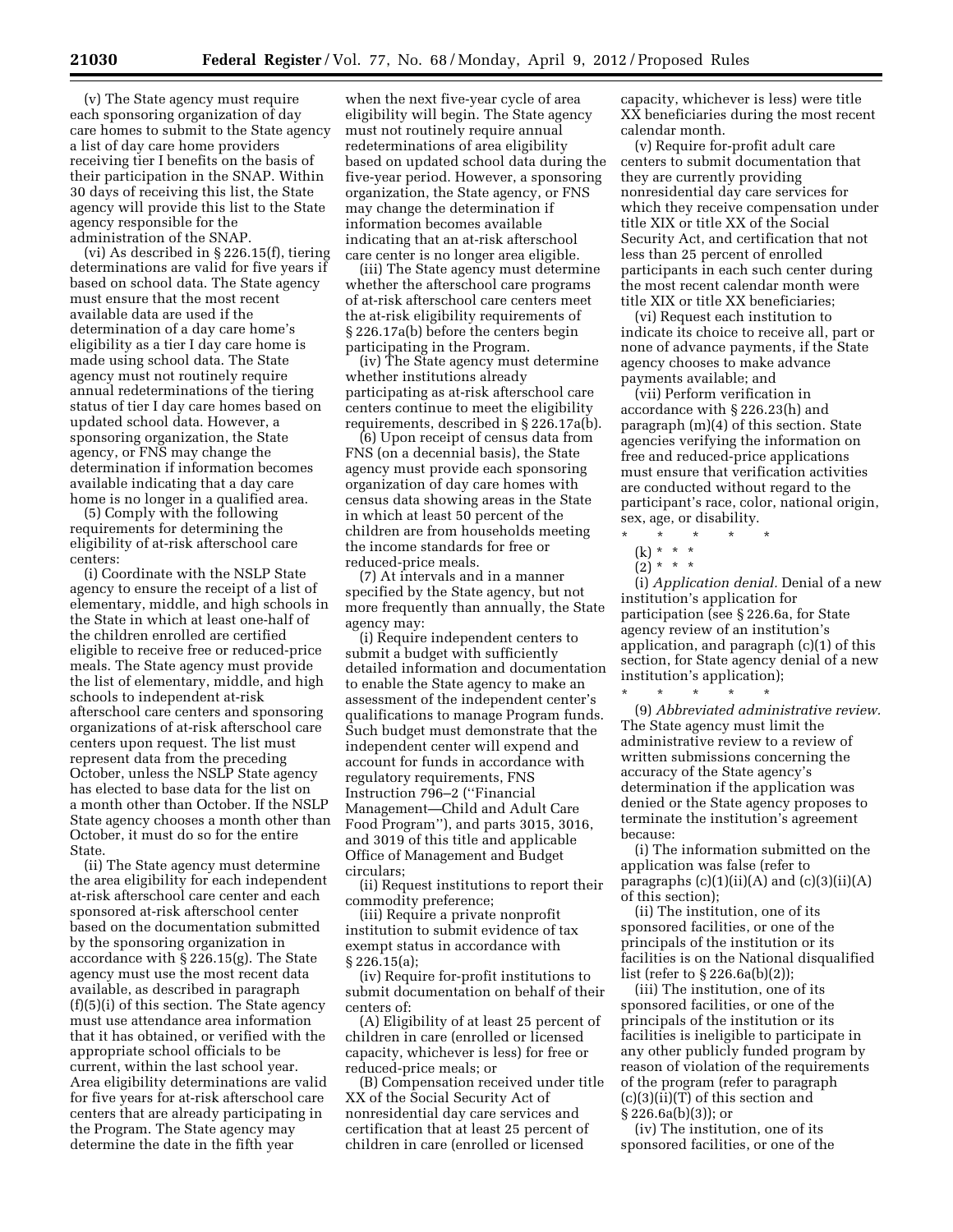principals of the institution or its facilities has been convicted for any activity that indicates a lack of business integrity (refer to paragraph (c)(3)(ii)(U) of this section and  $\S 226.6a(b)(4)$ .

- \* \* \* \* \*
	- (m) \* \* \*
	- $(3)^{*}$  \* \*

(vii) Compliance with the requirements for submitting and ensuring the accuracy of the annual renewal information;

\* \* \* \* \*

(p) *Sponsoring organization agreement.* (1) Each State agency shall develop and provide for the use of a standard form of written permanent agreement between each sponsoring organization and the day care homes or unaffiliated child care centers participating in the Program under such organization. The agreement shall specify the rights and responsibilities of both parties. The State agency may, at the request of the sponsor, approve an agreement developed by the sponsor. Nothing in this paragraph shall be construed to limit the ability of the sponsoring organization to suspend or terminate the permanent agreement in accordance with § 226.16(l).

(2) The State agency must also include in this agreement its policy to restrict transfers of day care homes between sponsoring organizations. The policy must restrict the transfers to no more frequently than once per year, except under extenuating circumstances, such as termination of the sponsoring organization's agreement or other circumstances defined by the State agency.

\* \* \* \* \*

5. Add §§ 226.6a and 226.6b to read as follows:

# **§ 226.6a State agency application requirements for new institutions.**

(a) *Application procedures for new institutions.* Each State agency must establish application procedures to determine the eligibility of new institutions under this part. For new private nonprofit and for-profit child care institutions, such procedures must also include a pre-approval visit by the State agency to confirm the information in the institution's application and to further assess the institution's ability to manage the Program. In addition, the State agency's application review procedures must ensure that the institution complies with the provisions in this section.

(b) *Institution application requirements.* The State agency's application review procedures must ensure that the following information is included in a new institution's application:

(1) *Budget.* The State agency must review and approve each institution's budget. The budget must demonstrate the institution's ability to manage Program funds in accordance with § 226.7, FNS Instruction 796–2, (''Financial Management—Child and Adult Care Food Program''), parts 3015, 3016, and 3019 of this title, and applicable Office of Management and Budget circulars. If the institution does not intend to use non-CACFP funds to support any required CACFP functions, the institution's budget must identify a source of non-Program funds that could be used to pay overclaims or other unallowable costs. If the institution intends to use any non-Program resources to meet CACFP requirements, these non-Program funds should be accounted for in the institution's budget, and the institution's budget must identify a source of non-Program funds that could be used to pay overclaims or other unallowable costs. Other information that must be in the budget includes:

(i) For sponsors, projected CACFP administrative earnings and expenses.

(ii) For sponsoring organizations of centers, all administrative costs, whether incurred by the sponsoring organization or its sponsored centers. If at any point a sponsoring organization determines that the meal reimbursements estimated to be earned during the budget year will be lower than that estimated in its administrative budget, the sponsoring organization must amend its administrative budget to stay within 15 percent of meal reimbursements estimated or actually earned during the budget year, unless the State agency grants a waiver in accordance with  $\S 226.7(g)(1)$ . Failure to do so will result in appropriate fiscal action in accordance with § 226.14(a).

(2) *Presence on the National disqualified list.* If an institution or one of its principals is on the National disqualified list and submits an application, the State agency may not approve the application. If a sponsoring organization submits an application on behalf of a facility, and either the facility or any of its principals is on the National disqualified list, the State agency may not approve the application. In accordance with  $\S 226.6(k)(3)(vii)$ , in this circumstance, the State agency's refusal to consider the application is not subject to administrative review.

(3) *Ineligibility for other publicly funded programs.* (i) *General.* A State agency is prohibited from approving an institution's application if, during the past seven years, the institution or any

of its principals have been declared ineligible for any other publicly funded program by reason of violating that program's requirements. However, this prohibition does not apply if the institution or the principal has been fully reinstated in, or determined eligible for, that program, including the payment of any debts owed.

(ii) State agencies must collect from institutions:

(A) A statement listing the publicly funded programs in which the institution and its principals have participated in the past seven years; and

(B) A certification that, during the past seven years, neither the institution nor any of its principals have been declared ineligible to participate in any other publicly funded program by reason of violating that program's requirements; or

(C) In lieu of the certification, documentation that the institution or the principal previously declared ineligible was later fully reinstated in, or determined eligible for, the program, including the payment of any debts owed.

(iii) *Follow-up.* If the State agency has reason to believe that the institution or its principals were determined ineligible to participate in another publicly funded program by reason of violating that program's requirements, the State agency must follow up with the entity administering the publicly funded program to gather sufficient evidence to determine whether the institution or its principals were, in fact, determined ineligible.

(4) *Information on criminal convictions.* (i) A State agency is prohibited from approving an institution's application if any of the institution's principals have been convicted of any activity during the past seven years that indicated a lack of business integrity, as defined in  $\S 226.6(c)(1)(ii)(A);$  and

(ii) State agencies must collect from institutions a certification that neither the institution nor any of its principals have been convicted of any activity during the past seven years that indicated a lack of business integrity, as defined in  $\S 226.6(c)(1)(ii)(A);$ 

(5) *Certification of truth of applications and submission of names and addresses.* State agencies must collect from institutions a certification that all information on the application is true and correct, along with the full legal names and any other names previously used, mailing address, and date of birth of the institution's executive director and chairman of the board of directors or, in the case of a forprofit center that does not have an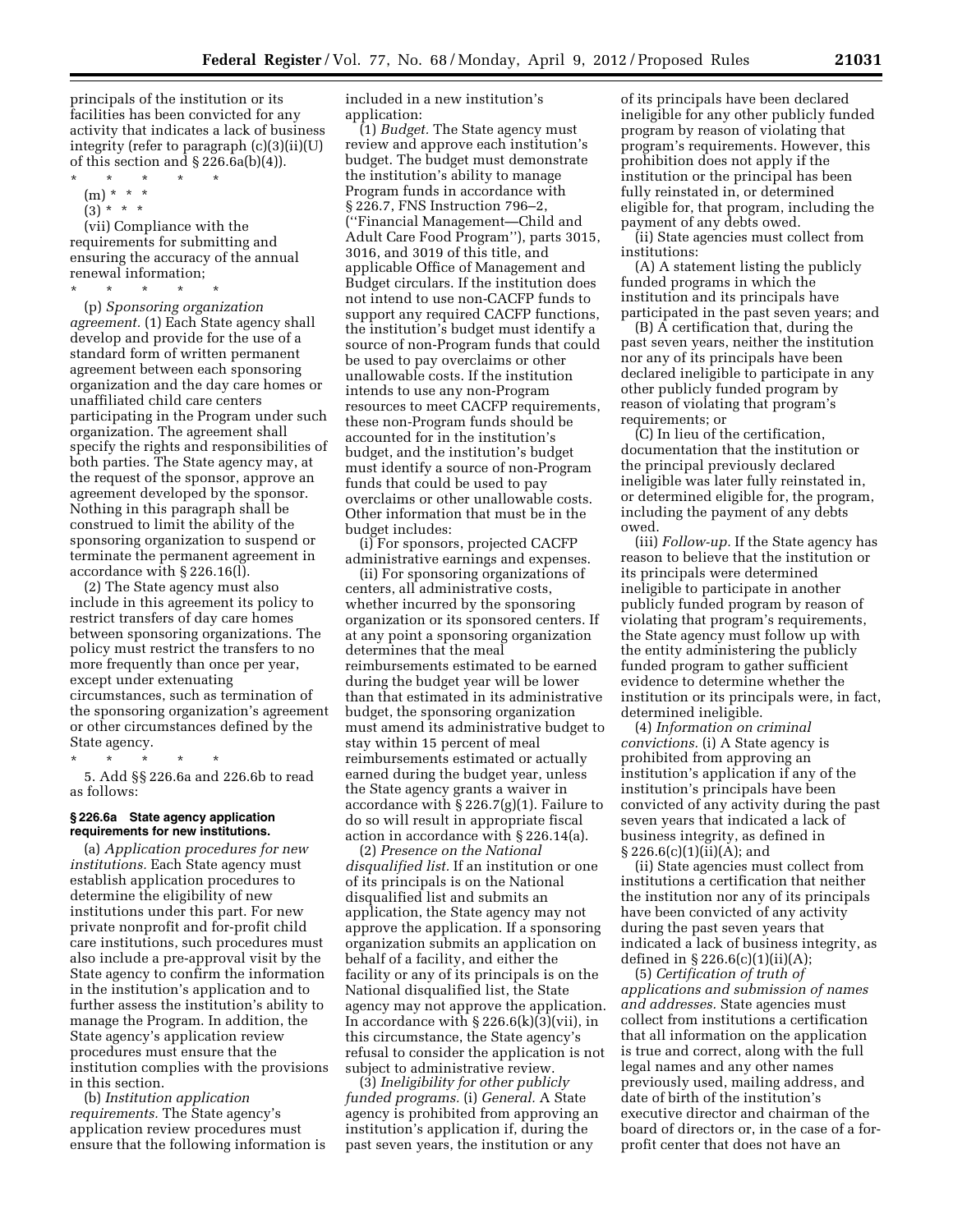executive director or is not required to have a board of directors, the owner of the for-profit center;

(6) *Compliance with performance standards.* State agencies must collect from each new institution, information sufficient to document that it is financially viable, is administratively capable of operating the Program in accordance with this part, and has internal controls in effect to ensure accountability. To document this, any new institution must demonstrate in its application that it is capable of operating in conformance with the following performance standards. The State agency must only approve the applications of those new institutions that meet these performance standards, and must deny the applications of those new institutions that do not meet the standards. In ensuring compliance with these performance standards, the State agency should use its discretion in determining whether the institution's application, in conjunction with its past performance in CACFP, establishes to the State agency's satisfaction that the institution meets the following performance standards.

(i) *Performance Standard 1— Financial viability and financial management.* The new institution must be financially viable. Program funds must be expended and accounted for in accordance with the requirements of this part, FNS Instruction 796–2 (''Financial Management—Child and Adult Care Food Program''), and parts 3015, 3016, and 3019 of this title. To demonstrate financial viability, the new institution must document that it meets the following criteria:

(A) *Description of need and recruitment.* A new sponsoring organization must demonstrate in its management plan that its participation will help ensure the delivery of Program benefits to otherwise unserved facilities or participants, in accordance with criteria developed by the State agency pursuant to paragraph (c)(6) of this section. A new sponsoring organization must demonstrate that it will use appropriate practices for recruiting facilities, consistent with § 226.6(p) and any State agency requirements;

(B) *Fiscal resources and financial history.* A new institution must demonstrate that it has adequate financial resources to operate CACFP on a daily basis, has adequate sources of funds to continue to pay employees and suppliers during periods of temporary interruptions in Program payments and/ or to pay debts when fiscal claims have been assessed against the institution, and can document financial viability

(for example, through audits, financial statements, etc.); and

(C) *Budgets.* Costs in the institution's budget must be necessary, reasonable, allowable, and appropriately documented;

(ii) *Performance Standard 2— Administrative capability.* The new institution must be administratively capable. Appropriate and effective management practices must be in effect to ensure that the Program operates in accordance with this part. To demonstrate administrative capability, the new institution must document that it meets the following criteria:

(A) Has an adequate number and type of qualified staff to ensure the operation of the Program in accordance with this part;

(B) If a sponsoring organization, documents in its management plan that it employs staff sufficient to meet the ratio of monitors to facilities, taking into account the factors that the State agency will consider in determining a sponsoring organization's staffing needs, as set forth in (c)(1) of this section; and

(C) If a sponsoring organization has Program policies and procedures in writing that assign Program responsibilities and duties, and ensure compliance with civil rights requirements; and

(iii) *Performance Standard 3— Program accountability.* The new institution must have internal controls and other management systems in effect to ensure fiscal accountability and to ensure that the Program will operate in accordance with the requirements of this part. To demonstrate Program accountability, the new institution must document that it meets the following criteria:

(A) *Governing board of directors.* Has adequate oversight of the Program by an independent governing board of directors as defined at § 226.2;

(B) *Fiscal accountability.* Has a financial system with management controls specified in writing. For new sponsoring organizations, these written operational policies must assure:

(*1*) Fiscal integrity and accountability for all funds and property received, held, and disbursed;

(*2*) The integrity and accountability of all expenses incurred;

(*3*) That claims will be processed accurately, and in a timely manner;

(*4*) That funds and property are properly safeguarded and used, and expenses incurred, for authorized Program purposes; and

(*5*) That a system of safeguards and controls is in place to prevent and detect improper financial activities by employees;

(C) *Recordkeeping.* Maintains appropriate records to document compliance with Program requirements, including budgets, accounting records, approved budget amendments, and, if a sponsoring organization, management plans and appropriate records on facility operations;

(D) *Sponsoring organization operations.* If a new sponsoring organization, documents in its management plan that it will:

(*1*) Provide adequate and regular training of sponsoring organization staff and sponsored facilities in accordance with §§ 226.15(e)(12) and (e)(14) and  $226.16(d)(2)$  and  $(d)(3)$ ;

(*2*) Perform monitoring in accordance with  $\S 226.16(d)(4)$ , to ensure that sponsored facilities accountably and appropriately operate the Program;

(*3*) If a sponsor of day care homes, accurately classify day care homes as tier I or tier II in accordance with § 226.15(f); and

(*4*) Have a system in place to ensure that administrative costs funded from Program reimbursements do not exceed regulatory limits set forth in §§ 226.6a(b)(1) and 226.12(a).

(E) *Meal service and other operational requirements.* Independent centers and facilities will follow practices that result in the operation of the Program in accordance with the meal service, recordkeeping, and other operational requirements of this part. These practices must be documented in the independent center's application or in the sponsoring organization's management plan and must demonstrate that independent centers or sponsored facilities will:

(*1*) Provide meals that meet the meal patterns set forth in § 226.20;

(*2*) Comply with licensing or approval requirements set forth in § 226.6(d);

(*3*) Have a food service that complies with applicable State and local health and sanitation requirements;

(*4*) Comply with civil rights

requirements;

(*5*) Maintain complete and appropriate records on file; and (*6*) Claim reimbursement only for

eligible meals.

(7) *Nondiscrimination statement.*  Institutions must submit their nondiscrimination policy statement and a media release, unless the State agency has issued a Statewide media release on behalf of all institutions;

(8) *Documentation of tax-exempt status.* All private nonprofit institutions must document their tax-exempt status; and

(9) *Preference for commodities or cash-in-lieu of commodities.* Institutions must state their preference to receive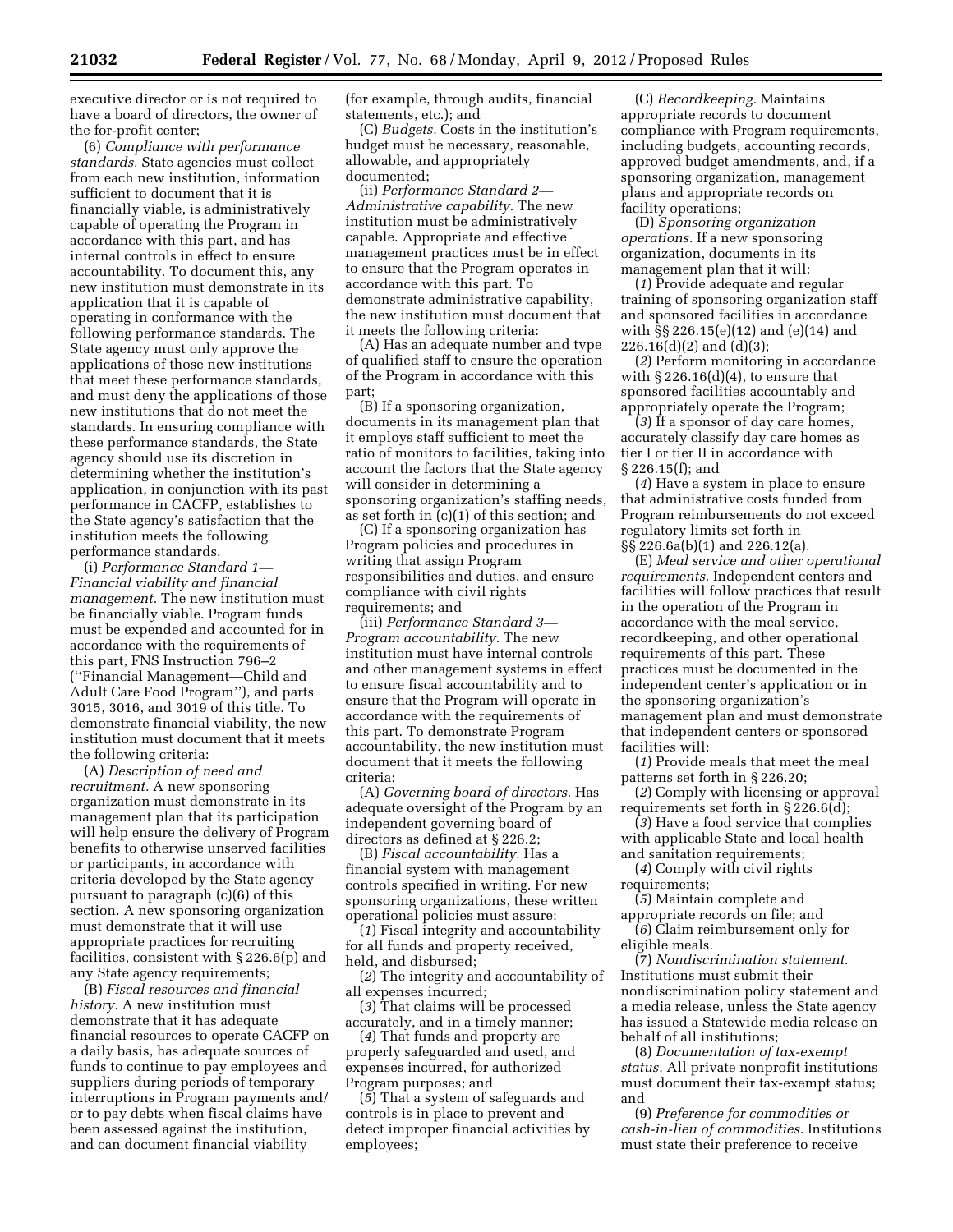commodities or cash-in-lieu of commodities.

(c) *Sponsoring organization application requirements.* In addition to the application requirements contained in paragraph (b) of this section, the State agency's application review procedures must ensure that the following information is included in a new sponsoring organization's application:

(1) *Management plan.* The State agency must establish factors, consistent with this section, that it will consider in determining whether a new sponsoring organization has sufficient staff to perform required monitoring responsibilities at all of its sponsored facilities. State agencies must collect from sponsoring organizations a complete management plan that includes:

(i) Detailed information on the organization's management and administrative structure;

(ii) A list or description of the staff assigned to Program monitoring. Each sponsoring organization of day care homes must document that, to perform monitoring, it will employ the equivalent of one full-time staff person for each 50 to 150 day care homes it sponsors. A sponsoring organization of centers must document that, to perform monitoring, it will employ the equivalent of one full-time staff person for each 25 to 150 centers it sponsors. It is the State agency's responsibility to determine the appropriate level of staffing for monitoring for each sponsoring organization, consistent with these specified ranges and factors that the State agency will use to determine the appropriate level of monitoring staff for each sponsor. The monitoring staff equivalent may include the employee's time spent on scheduling, travel time, review time, follow-up activity, report writing, and activities related to the annual updating of children's enrollment forms;

(iii) The procedures to be used by the organization to administer the Program in, and disburse payments to, the child care facilities under its sponsorship;

(iv) For sponsoring organizations of day care homes, a description of the system for making tier I day care home determinations, and a description of the system of notifying tier II day care homes of their options for reimbursement; and

(v) Any additional information necessary to document the sponsoring organization's compliance with the performance standards set forth at paragraph (b)(6) of this section.

(2) *Outside employment policy.* State agencies must collect from sponsoring organizations an outside employment

policy. The policy must restrict other employment by employees that interferes with an employee's performance of Program-related duties and responsibilities, including outside employment that constitutes a real or apparent conflict of interest. The policy will be effective unless disapproved by the State agency;

(3) *Bond.* Sponsoring organizations must submit a bond, if such bond is required by State law, regulation, or policy. If the State agency requires a bond for sponsoring organizations pursuant to State law, regulation, or policy, the State agency must submit a copy of that requirement and a list of sponsoring organizations posting a bond to the appropriate FNSRO on an annual basis;

(4) *Day care home enrollment information.* State agencies must collect from sponsoring organizations of day care homes current information on:

(i) The total number of children enrolled in all homes in the sponsorship;

(ii) An assurance that day care home providers' own children whose meals are claimed for reimbursement in the Program are eligible for free or reducedprice meals;

(iii) The total number of tier I and tier II day care homes that it sponsors;

(iv) The total number of children enrolled in tier I day care homes;

(v) The total number of children enrolled in tier II day care homes; and

(vi) The total number of children in tier II day care homes that have been identified as eligible for free or reducedprice meals;

(5) *Facility lists.* The State agency must collect from each sponsoring organization a list of all their applicant day care homes, child care centers, outside-school-hours-care centers, atrisk afterschool care centers, and adult day care centers;

(6) *Providing benefits to unserved facilities or participants.* (i) *Criteria.* The State agency must develop criteria for determining whether a new sponsoring organization's participation will help ensure the delivery of benefits to otherwise unserved facilities or participants, and must disseminate these criteria to new sponsoring organizations when they request information about applying to the Program; and

(ii) *Documentation.* The State agency must collect from the new sponsoring organization documentation that its participation will help ensure the delivery of benefits to otherwise unserved facilities or participants in accordance with the State agency's criteria;

(7) *Notice to parents.* The State agency must collect a copy of the sponsoring organization's notice to parents, in a form and, to the maximum extent practicable, language easily understandable by the participant's parents or guardians. The notice must inform them of their facility's participation in CACFP, the Program's benefits, the name and telephone number of the sponsoring organization, and the name and telephone number of the State agency responsible for administration of CACFP;

(8) *Serious deficiency procedures.* If the sponsoring organization chooses to establish procedures for determining a day care home seriously deficient that supplement the procedures in paragraph § 226.16(l), the State agency must collect a copy of those supplemental procedures in the application. If the State agency has made the sponsoring organization responsible for the administrative review of a proposed termination of a day care home's agreement for cause, pursuant to § 226.6(l)(1), the State agency must collect a copy of the sponsoring organization's administrative review procedures. The sponsoring organization's supplemental serious deficiency and administrative review procedures must comply with §§ 226.16(l) and 226.6(l);

(9) *Facility applications.* The State agency must ensure collection and review of the following information for every sponsored facility:

(i) An application for participation for each child care and adult day care facility accompanied by all necessary supporting documentation;

(ii) Timely information concerning the eligibility status of child care and adult day care facilities (such as licensing or approval actions);

(iii) For sponsoring organizations of day care homes, the full legal names and any other names previously used, mailing address, and date of birth of each provider;

(iv) Documentation that all day care homes and sponsored centers meet Program licensing or approval requirements; and

(v) The State agency must ensure that no facilities are participating under more than one sponsoring organization; and

(10) *Disclosure of potential conflicts of interest.* The State agency must require sponsoring organizations to disclose any less-than-arms-length transactions in the operation of CACFP that are anticipated in the upcoming year. The State agency approval of such transactions must be consistent with FNS Instruction 796–2 (''Financial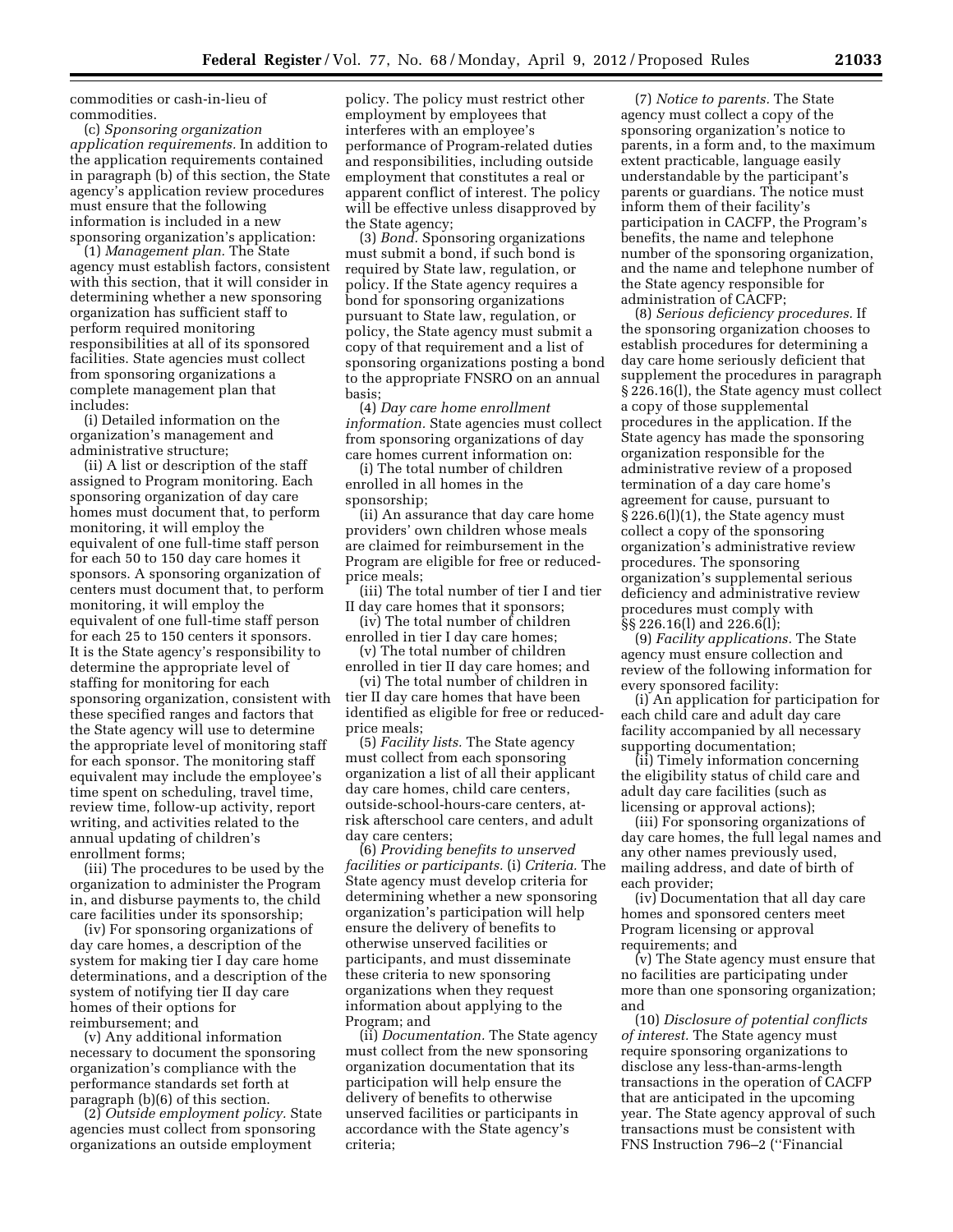(d) *Application requirements for independent and sponsored centers.*  State agencies must obtain and review the following additional information from centers:

(1) *Participant eligibility information.*  State agencies must collect current information on the number of enrolled participants eligible for free, reducedprice and paid meals;

(2) *Documentation of licensing/ approval.* State agencies must collect documentation demonstrating that each center meets Program licensing or approval requirements;

(3) *Documentation of for-profit center eligibility.* State agencies must collect documentation that each for-profit center meets the definition set forth in § 226.2, *For-profit center;* and

(4) *At-risk afterschool care centers.* In addition to the general CACFP application requirements, State agencies must collect documentation from at-risk institutions demonstrating that each atrisk afterschool care center meets the program eligibility requirements in §§ 226.17a(a) and 226.17a(b), and sponsoring organizations must submit documentation that each sponsored atrisk afterschool care center meets the area eligibility requirements in § 226.17a(f).

#### **§ 226.6b State agency annual information submission requirements for renewing institutions.**

(a) *Annual information submission requirements for renewing institutions.*  Each State agency must establish annual information submission procedures to confirm the continued eligibility of renewing institutions under this part. Renewing institutions must not be required to submit a free and reducedprice policy statement or a nondiscrimination statement unless substantive changes are made to either statement. In addition, the State agency's review procedures must ensure that institutions annually submit information or certify that certain information is still true based on the requirements of this section. For information that must be certified, any new changes made in the past year and not previously reported to the State agency must be updated in the renewal information submission. Any additional information submitted in the renewal must be certified by the institution to be true. This section contains the

information that must be submitted, certified or updated annually.

(b) *Eligibility certification for institutions.* The State agency must ensure that all renewing institutions certify the following:

(1) *Presence on National disqualified list.* The State agency must ensure that renewing institutions certify that neither the institution nor its principals are on the National disqualified list. The State agency must also ensure that renewing sponsoring organizations certify that no sponsored facility or facility principal is on the National disqualified list. The State agency must compare the institution's certification with the National disqualified list to ensure its accuracy at the time of renewal;

(2) *Ineligibility for other publicly funded programs.* The State agency must ensure that renewing institutions submit a list of the publicly funded programs in which the institution and its principals have participated in the past seven years that have not been previously reported to the State agency. Institutions must certify that the institution and the institution's principals have not been declared ineligible for any other publicly funded program by reason of violating that program's requirements in the past seven years. In lieu of certification, if not previously submitted, the institution may submit documentation that the institution or the principal previously declared ineligible has been fully reinstated in, or determined eligible for, that program and has repaid any debts owed. If the State agency has reason to believe that the renewing institution or any of its principals were determined ineligible to participate in another publicly funded program by reason of violating that program's requirements, the State agency must follow up with the entity administering the publicly funded program to gather sufficient evidence to determine whether the institution or its principals were, in fact, determined ineligible;

(3) *Information on criminal convictions.* The State agency must ensure that renewing institutions certify that the institution's principals have not been convicted of any activity that occurred during the past seven years and that indicates a lack of business integrity, as defined in  $\S 226.6(c)(1)(ii)(A);$ 

(4) *Submission of names and addresses.* The State agency must ensure that renewing institutions submit a certification that the full legal names and any other names previously used, mailing address, and date of birth of the institution's executive director and chairman of the board of directors or, in

the case of a for-profit center that does not have an executive director or is not required to have a board of directors, the owner of the for-profit center;

(5) *Compliance with performance standards.* The State agency must ensure that each renewing institution certifies that it is still in compliance with the performance standards described in § 226.6a(b)(6), meaning it is financially viable, is administratively capable of operating the Program, and has internal controls in effect to ensure accountability;

(6) *Licensing.* The State agency must ensure that each independent center certifies that its licensing or approval status is up-to-date and that it continues to meet the licensing requirements outlined in §§ 226.6(d) and (e). Sponsoring organizations must certify that the licensing/approval status of their facilities is up-to-date and that they continue to meet the licensing requirements outlined in §§ 226.6(d) and (e). If the independent center or facility has a new license not previously on file with the State agency, a copy must be submitted unless the State agency has other means of confirming the licensing or approval status of any independent center or facility providing care; and

(7) *At-risk information.* The State agency must ensure that independent atrisk afterschool care centers or sponsoring organizations of at-risk afterschool care centers certify that they still meet the requirements of § 226.17a(b). Sponsoring organizations of at-risk afterschool care centers must provide area eligibility data in compliance with the provisions of § 226.15(g). In accordance with § 226.6(f)(5)(ii), State agencies must determine the area eligibility of each independent at-risk afterschool care center that is already participating in the Program.

(c) *Administrative budget submission for sponsoring organizations.* The State agency must ensure that renewing sponsoring organizations submit an administrative budget for the upcoming year with sufficiently detailed information concerning projected CACFP administrative earnings and expenses, as well as other non-Program funds to be used in Program administration, for the State agency to determine the allowability, necessity, and reasonableness of all proposed expenditures, and to assess the sponsoring organization's capability to manage Program funds. The administrative budget must demonstrate that the sponsoring organization will expend and account for funds in accordance with regulatory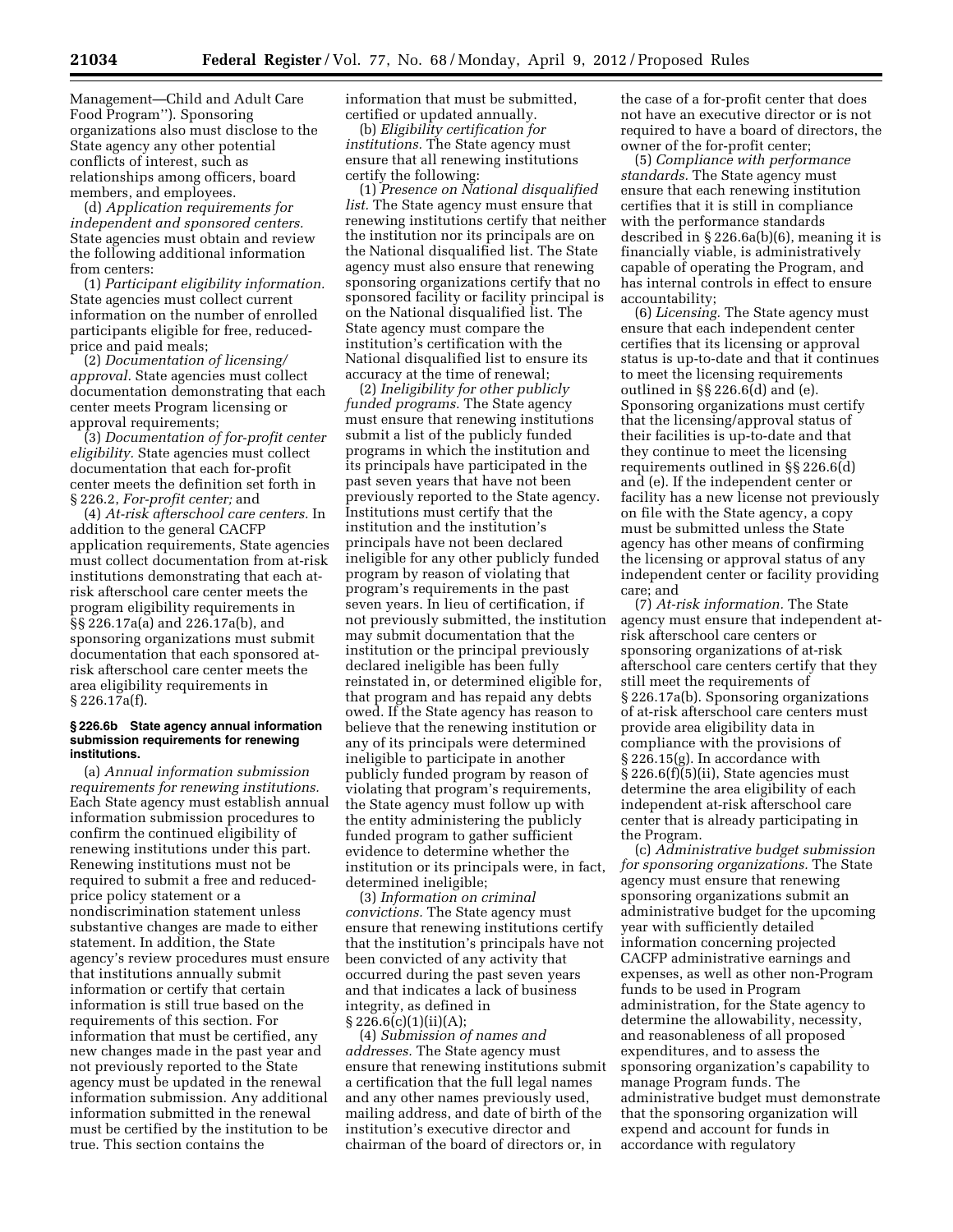requirements, FNS Instruction 796–2, (''Financial Management—Child and Adult Care Food Program''), parts 3015, 3016, and 3019 of this title, and applicable Office of Management and Budget circulars. In addition, the administrative budget submitted by a sponsor of centers must demonstrate that the administrative costs to be charged to the Program do not exceed 15 percent of the meal reimbursements estimated or actually earned during the budget year, unless the State agency grants a waiver in accordance with  $\S 226.7(g)(1)$ . For sponsoring organizations of day care homes seeking to carry over administrative funds in accordance with § 226.12(a)(3), the budget must include an estimate of requested administrative fund carryover amounts and a description of the proposed purpose(s) for which those funds will be obligated or expended.

(d) *Eligibility certification for sponsoring organizations.* In addition to the certification requirements in paragraph (b) of this section, the State agency must ensure that renewing sponsoring organizations certify the following:

(1) *Management plan.* The State agency must ensure that renewing sponsoring organizations certify that the sponsor has reviewed its current management plan on file with the State agency and that it is complete and upto-date. If the management plan has changed, the sponsor must submit updates that meet the requirements of § 226.6a(c)(1). The State agency must establish factors, consistent with § 226.6a(c)(1), that it will consider in determining whether a renewing sponsoring organization has sufficient staff to perform required monitoring responsibilities at all of its sponsored facilities. As part of the annual review of the renewing sponsoring organization's management plan, the State agency must determine the appropriate level of staffing for the sponsoring organization, consistent with the staffing range of monitors set forth at § 226.6a(c)(1) and the factors the State agency has established.

(2) *Outside employment policy.* The State agency must ensure that renewing sponsoring organizations certify that the outside employment policy most recently submitted to the State agency remains current and in effect or the sponsor must submit an updated outside employment policy at the time of renewal. The policy must restrict other employment by employees that interferes with an employee's performance of Program-related duties and responsibilities, including outside

employment that constitutes a real or apparent conflict of interest.

(3) *Facility lists.* The State agency must ensure that each sponsoring organization certifies that the list of all of their applicant day care homes, child care centers, outside-school-hours care centers, at-risk afterschool care centers, and adult day care centers on file with the State agency is current and up-todate.

(4) *Facility training.* The State agency must ensure that renewing sponsoring organizations certify that all facilities under their sponsorships have adhered to the training requirements set forth in Program regulations.

(5) *Disclosure of potential conflicts of interest.* The State agency must ensure that sponsoring organizations certify that no unreported less-than-armslength transactions or any other potential conflicts of interest have occurred in the last year and disclose any that are anticipated in the upcoming year. The State agency approval of anticipated less-than-arms-length transactions must be consistent with FNS Instruction 796–2 (''Financial Management—Child and Adult Care Food Program'').

6. In § 226.7 by revising paragraph (g) and adding a sentence at the end of paragraph (j) to read as follows:

# **§ 226.7 State agency responsibilities for financial management.**

\* \* \* \* \* (g) *Budget approval.* The State agency must review institution budgets as described in §§ 226.6a(b)(1) and 226.6b(c) and must limit allowable administrative claims by each sponsoring organization to the administrative costs approved in its budget, except as provided in this section. The budget must demonstrate the institution's ability to manage Program funds in accordance with this part, FNS Instruction 796–2 (''Financial Management—Child and Adult Care Food Program''), parts 3015, 3016, and 3019 of this title, and applicable Office of Management and Budget circulars. Sponsoring organizations must submit an administrative budget to the State agency annually, and independent centers must submit budgets as frequently as required by the State agency. Budget levels may be adjusted to reflect changes in Program activities. If the institution does not intend to use non-CACFP funds to support any required CACFP functions, the institution's budget must identify a source of non-Program funds that could be used to pay overclaims or other unallowable costs. If the institution intends to use any non-Program

resources to meet CACFP requirements, these non-Program funds should be accounted for in the institution's budget, and the institution's budget must identify a source of non-Program funds that could be used to pay overclaims or other unallowable costs.

(1) For sponsoring organizations of centers, the State agency is prohibited from approving the sponsoring organization's administrative budget, or any amendments to the budget, if the administrative budget shows the Program will be charged for administrative costs in excess of 15 percent of the meal reimbursements estimated to be earned during the budget year. However, the State agency may waive this limit if the sponsoring organization provides justification that it requires Program funds in excess of 15 percent to pay its administrative costs and if the State agency is convinced that the institution will have adequate funding to provide meals meeting the requirements of § 226.20. The State agency must document all waiver approvals and denials in writing, and must provide a copy of all such letters to the appropriate FNSRO.

(2) For sponsoring organizations of day care homes seeking to carry over administrative funds in accordance with § 226.12(a)(3), the State agency must require the budget to include an estimate of the requested administrative fund carryover amount and a description of the proposed purpose(s) for which those funds will be obligated or expended by the end of the fiscal year following the fiscal year in which they were received. In approving a carryover request, State agencies must consider whether the sponsoring organization has a financial management system that meets Program requirements and is capable of controlling the custody, documentation and disbursement of carryover funds. As soon as possible after fiscal year close-out, the State agency must require sponsoring organizations carrying over administrative funds to submit an amended budget for State agency review and approval. The amended budget must identify the amount of administrative funds actually carried over and describe the purpose(s) for which the carryover funds have been or will be used.

\* \* \* \* \* (j) \* \* \* In addition, each State agency must establish procedures to recover administrative funds from sponsoring organizations of day care homes which are not properly payable under FNS Instruction 796–2 (''Financial Management—Child and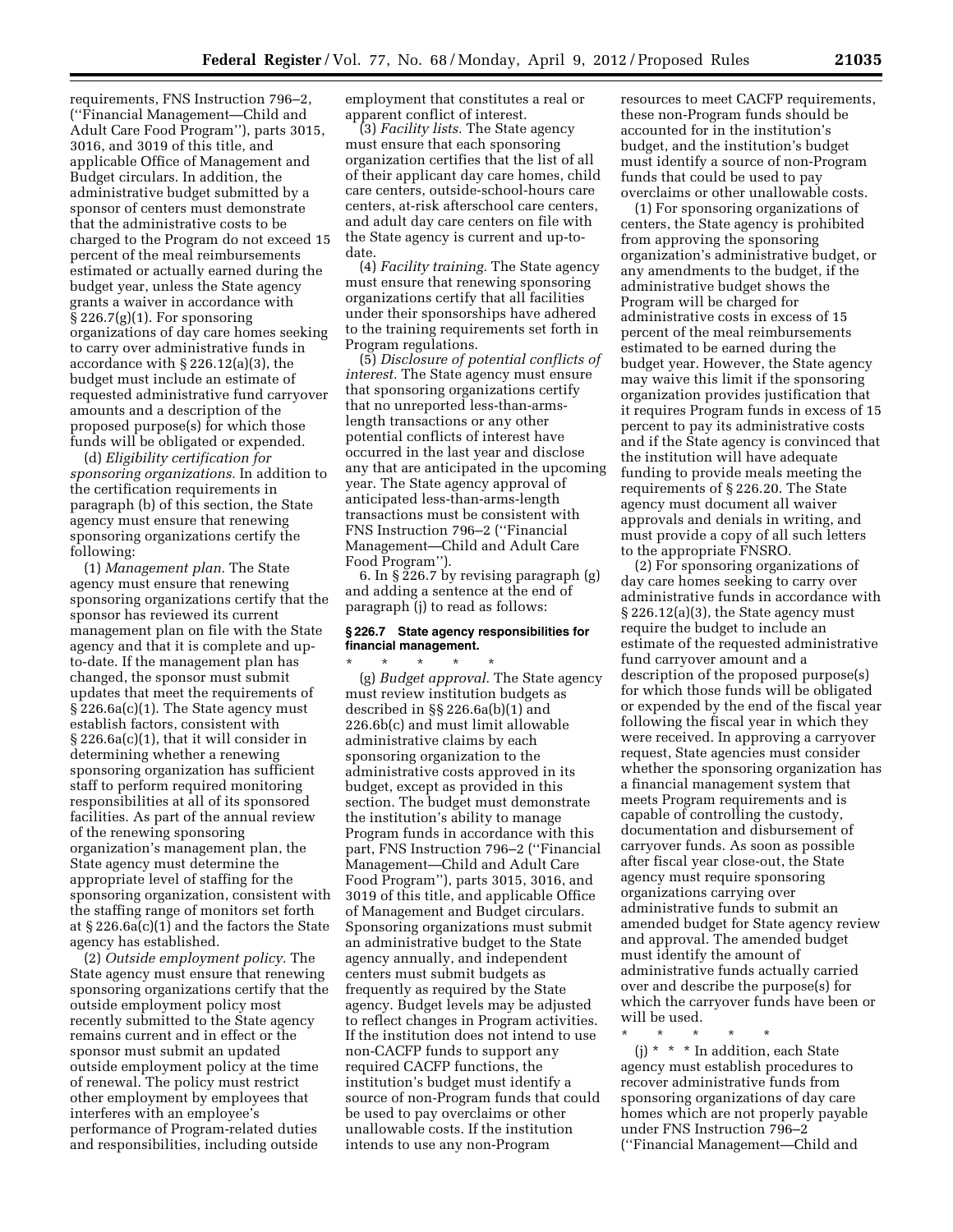Adult Care Food Program''), are in excess of the 10 percent maximum carryover amount, or any carryover amounts not expended or obligated by the end of the fiscal year following the fiscal year in which they were received. \* \* \* \* \*

7. In § 226.9, redesignate paragraphs (c) and (d) as paragraphs (d) and (e), respectively; and add new paragraph (c) to read as follows:

# **§ 226.9 Assignment of rates of reimbursement for centers.**

\* \* \* \* \*

(c) If the State agency is allowing the use of claiming percentages or a blended per-meal rate of reimbursement as described in paragraph (b) of this section, the State agency must require centers to submit current eligibility information on enrolled participants, in order to calculate a blended rate or claiming percentage.

\* \* \* \* \*

# **§ 226.10 [Amended]**

8. In § 226.10, amend paragraph (a) by removing the

citation" $\S 226.6(f)(3)(iv)(F)$ " in the first sentence and adding the citation " $\S 226.6(f)(7)(vi)$ " in its place.

9. In § 226.12, revise paragraph (a) to read as follows:

## **§ 226.12 Administrative payments to sponsoring organizations for day care homes.**

(a) *General.* Sponsoring organizations of day care homes receive payments for administrative costs, subject to the following conditions:

(1) Sponsoring organizations shall receive reimbursement for the administrative costs of the sponsoring organization in an amount that is not less than the product obtained each month by multiplying:

(i) The number of day care homes of the sponsoring organization submitting a claim for reimbursement during the month, by

(ii) The appropriate administrative rate(s) announced annually in the **Federal Register**.

(2) FNS determines these administrative reimbursement rates by annually adjusting the following base administrative rates as set forth in § 226.4(i):

(i) Initial 50 day care homes, 42 dollars;

(ii) Next 150 day care homes, 32 dollars;

(iii) Next 800 day care homes, 25 dollars;

(iv) Additional day care homes, 22 dollars.

(3) With State agency approval, a sponsoring organization may carry over

a maximum of 10 percent of administrative funds received under paragraph (a)(1) of this section for use in the following fiscal year. If such funds are not obligated or expended in the following fiscal year, they must be returned to the State agency in accordance with § 226.7(j).

(4) State agencies must recover any administrative funds not properly payable in accordance with FNS Instruction 796–2 (''Financial Management—Child and Adult Care Food Program''). \* \* \* \* \*

10. In § 226.15:

a. Revise paragraphs (b) and (e)(1); and

b. Amend paragraph (g) by removing " $\S 226.6(f)(1)(ix)$ " in the last sentence and adding " $\S 226.6(f)(5)$ " in its place.

The revisions read as follows:

# **§ 226.15 Institution provisions.**

\* \* \* \* \* (b) *New applications and renewals.*  Each new institution must submit to the State agency with its application all information required for its approval as set forth in § 226.6a. Such information must demonstrate that a new institution has the administrative and financial capability to operate the Program in accordance with this part and with the performance standards set forth in § 226.6a(b)(6). Renewing institutions must certify that they are capable of operating the Program in accordance with this part and as set forth in  $§ 226.6b(b).$ 

\* \* \* \* \*

(e) \* \* \* (1) Copies of the initial application, renewal information submissions, and supporting documents submitted to the State agency;

\* \* \* \* \*

11. In § 226.16:

a. Revise paragraph (b);

b. Amend paragraph (d) introductory text by removing the words ''paragraph (b)(1) of this section'' in the second sentence and adding ''§ 226.6a(c)(1)'' in its place;

c. Amend paragraph  $(d)(4)(iii)(C)$  by removing the word ''and'' from the end of paragraph;

d. Amend paragraph (d)(4)(iii)(D) by removing the period from the end of the paragraph and adding a semicolon in its place;

e. Add new paragraphs (d)(4)(iii)(E) and (F);

f. Amend paragraph (f) by revising the citation " $\S 226.6(b)(4)(ii)(A)$ " to read ''§ 226.6(b)(4)(ii)'';

g. Revise paragraph (h); and

h. Revise paragraph (l)(2)(vii).

The additions and revisions read as follows:

# **§ 226.16 Sponsoring organization provisions.**

(b) Each new sponsoring organization must submit to the State agency with its application all information required for its approval, and the approval of the facilities under its jurisdiction, as set forth in § 226.6a. The application must demonstrate that the institution has the administrative and financial capability to operate the Program in accordance with the Program regulations. Renewing sponsoring organizations must submit information in accordance with § 226.6b.

- \* \* \* \* \*
- (d) \* \* \*  $(4) * * * *$

\* \* \* \* \*

 $(iii) * * * *$ 

(E) The timing of unannounced reviews must be varied so that they are unpredictable to the facility; and

(F) All types of meal service must be subject to review and sponsoring organizations must vary the meal service reviewed. \* \* \* \* \*

(h) Sponsoring organizations of child care centers, adult day care centers, emergency shelters, at-risk afterschool care centers, or outside-school-hours care centers shall:

(1) Enter into a permanent agreement with unaffiliated sponsored centers and sponsored day care homes that at a minimum addresses the requirements set forth in the provisions of §§ 226.17, 226.17a, 226.18, 226.19, and 226.19a, as applicable. Nothing in the preceding sentence shall be construed to limit the ability of the sponsoring organization to suspend or terminate the permanent agreement in accordance with this part; and

(2) Make payments of program funds within five working days of receipt from the State agency, on the basis of the management plan approved by the State agency, and may not exceed the Program costs documented at each facility during any fiscal year; except in those States where the State agency has chosen the option to implement a meals times rates payment system. In those States which implement this optional method of reimbursement, such disbursements may not exceed the rates times the number of meals documented at each facility during any fiscal year.

- \* \* \* \* \*
- (l) \* \* \*
- $(2) * * * *$

(vii) A determination that the day care home has been convicted of any activity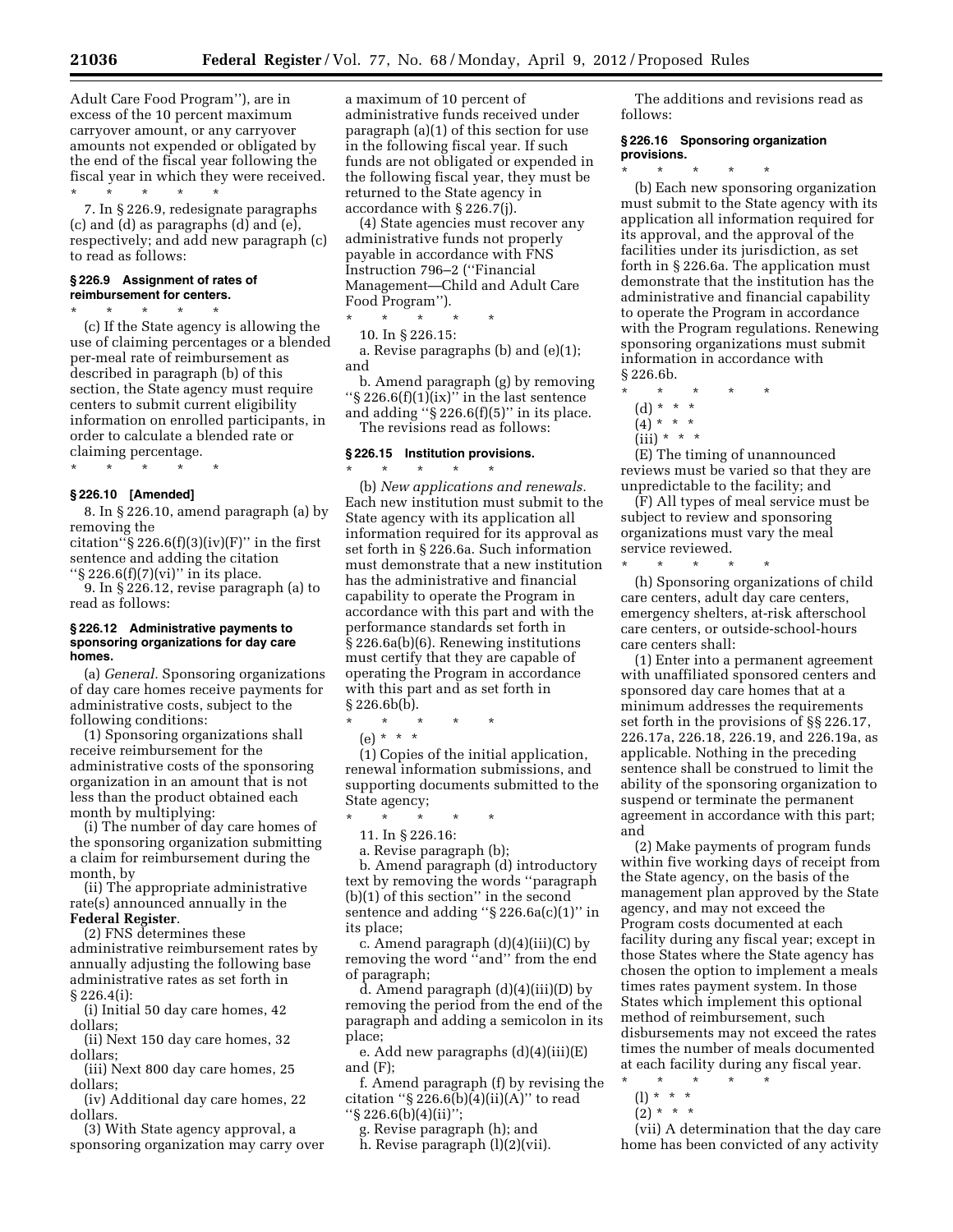that occurred during the past seven years and that indicated a lack of business integrity, as defined in  $§ 226.6(c)(1)(ii)(A).$ 

\* \* \* \* \*

12. Section 226.17 is revised to read as follows:

#### **§ 226.17 Child care center provisions.**

(a) Child care centers may participate in the Program either as independent centers or under the auspices of a sponsoring organization; provided, however, public and private nonprofit centers shall not be eligible to participate in the Program under the auspices of a for-profit sponsoring organization. Child care centers participating as independent centers shall comply with the provisions of § 226.15.

(b) All child care centers, independent or sponsored, shall meet the following requirements:

(1) Child care centers must have Federal, State, or local licensing or approval to provide day care services to children. Child care centers, which are complying with applicable procedures to renew licensing or approval, may participate in the Program during the renewal process, unless the State agency has information that indicates that renewal will be denied. If licensing or approval is not available, a child care center may participate if it demonstrates compliance with CACFP child care standards or any applicable State or local child care standards to the State agency. At-risk afterschool care centers shall comply with licensing requirements set forth in § 226.17a(d).

(2) Except for for-profit centers, child care centers shall be public, or have tax exempt status under the Internal Revenue Code of 1986.

(3) Each child care center participating in the Program must serve one or more of the following meal types—breakfast; lunch; supper; and snack. Reimbursement must not be claimed for more than two meals and one snack or one meal and two snacks provided daily to each child. At-risk afterschool care centers shall comply with limits on daily reimbursement set forth in § 226.17a(h).

(4) Each child care center participating in the Program shall claim only the meal types specified in its approved application in accordance with the meal pattern requirements specified in § 226.20. For-profit child care centers may not claim reimbursement for meals served to children in any month in which less than 25 percent of the children in care (enrolled or licensed capacity, whichever is less) were eligible for free

or reduced-price meals or were title XX beneficiaries. However, children who only receive at-risk afterschool snacks and/or at-risk afterschool meals must not be included in this percentage. Menus and any other nutritional records required by the State agency shall be maintained to document compliance with such requirements.

(5) A child care center with preschool children may also be approved to serve a breakfast, snack, and supper to schoolage children participating in an outsideschool-hours care program meeting the criteria of § 226.19(b) that is distinct from its day care program for preschoolage children. The State agency may authorize the service of lunch to such participating children who attend a school that does not offer a lunch program, provided that the limit of two meals and one snack, or one meal and two snacks, per child per day is not exceeded.

(6) A child care center with preschool children may also be approved to serve a snack or meal to school-age children participating in an at-risk afterschool care program meeting the requirements of § 226.17a that is distinct from its day care program for preschool children, provided that the limit of two meals, and one snack, or one meal and two snacks, per child per day is not exceeded.

(7) A child care center may utilize existing school food service facilities or obtain meals from a school food service facility, and the pertinent requirements of this part must be addressed in a written agreement between the child care center and school. The center shall maintain responsibility for all Program requirements set forth in this part.

(8) Each child care center, except atrisk afterschool care centers, shall collect and maintain documentation of the enrollment of each child, including information used to determine eligibility for free and reduced-price meals in accordance with § 226.23(e)(1). In addition, Head Start participants need only have a Head Start statement of income eligibility, or a statement of Head Start enrollment from an authorized Head Start representative, to be eligible for free meal benefits under CACFP. Such documentation of enrollment must be updated annually, signed by a parent or legal guardian, and include information on each child's normal days and hours of care and the meals normally received while in care.

(9) Each child care center, except atrisk afterschool care centers, must maintain daily records of time of service meal counts by type (breakfast, lunch, supper, and snacks) served to enrolled children, and to adults performing labor

necessary to the food service. At-risk afterschool care centers must maintain records as required by § 226.17a(k).

(10) Each child care center must require key staff, as defined by the State agency, to attend Program training prior to the center's participation in the Program, and at least annually thereafter, on content areas established by the State agency.

(11) Each child care center must permit the Department, the State agency, and the sponsoring organization, if applicable, to visit the child care center and review its meal service and records during its hours of child care operations.

(12) Sponsored child care centers must promptly inform the sponsoring organization about any change in its licensing or approval status.

(13) Unaffiliated sponsored child care centers have the right to receive in a timely manner reimbursement for meals served to eligible children for which the sponsoring organization has received payment from the State agency. However, if, with the child care center's consent, the sponsoring organization will incur costs for the provision of program foodstuffs or meals on behalf of the center, and subtract such costs from Program payments to the center, the particulars of this arrangement shall be specified in the agreement. The sponsoring organization must not withhold Program payments to any child care center for any other reason, except that the sponsoring organization may withhold from the child care center any amounts that the sponsoring organization has reason to believe are invalid, due to the child care center having submitted a false or erroneous meal count.

(14) The State agency and an independent child care center have the right to terminate the agreement for cause or, subject to § 226.6(c), convenience. Sponsoring organizations and unaffiliated sponsored centers have the right to terminate the agreement for cause or convenience.

(15) If the State agency has approved a time limit for submission of meal records by child care centers, child care centers must be in compliance.

(16) If so instructed by its sponsoring organization, sponsored child care centers must distribute a copy of the sponsoring organization's notice to parents.

(c) Unaffiliated sponsored child care centers shall enter into a written permanent agreement with the sponsoring organization which specifies the rights and responsibilities of both parties. At a minimum, the agreement